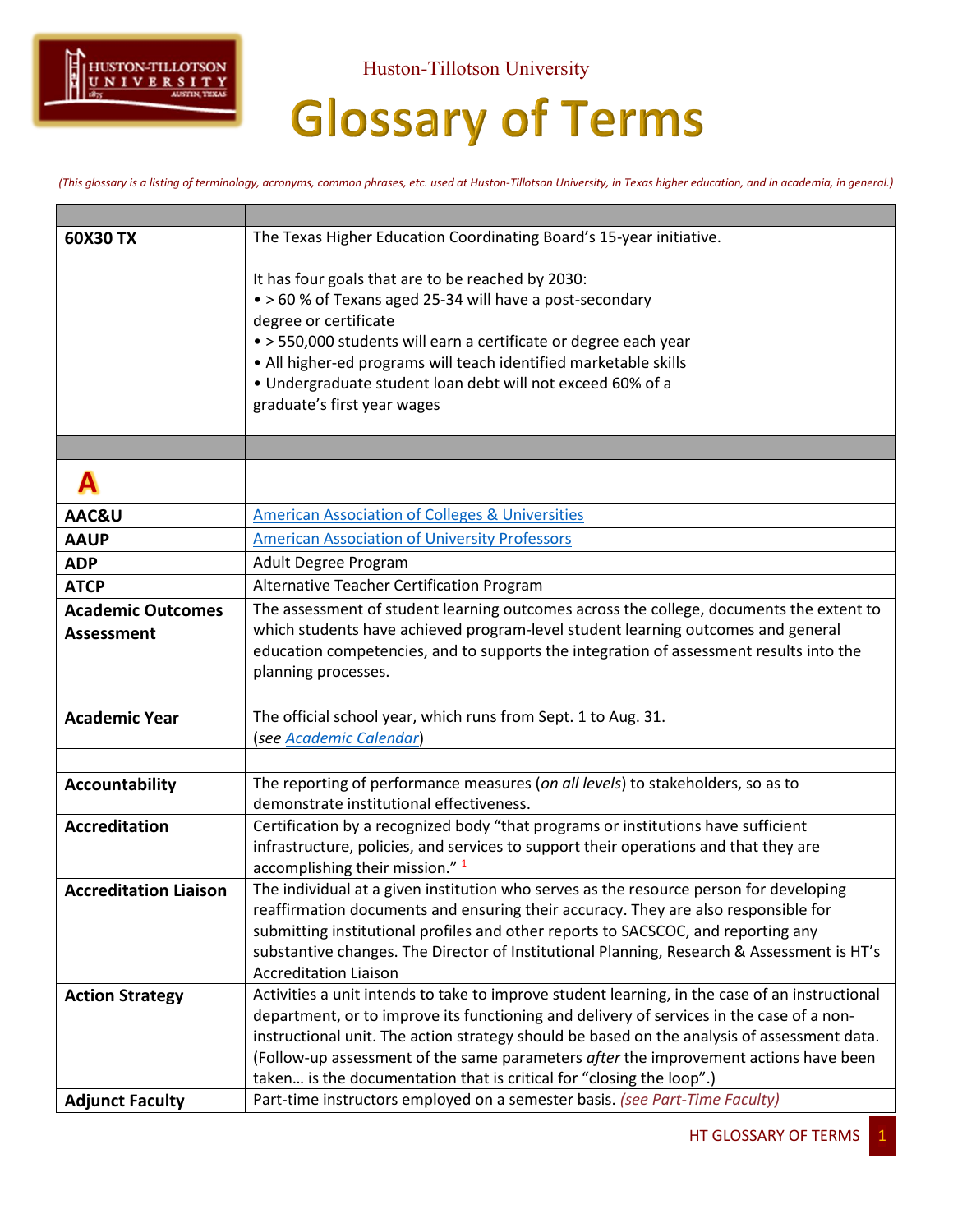| <b>Adult Degree</b>          | The Adult Degree Program (ADP) extends the University's educational offerings to full-                                                                                           |
|------------------------------|----------------------------------------------------------------------------------------------------------------------------------------------------------------------------------|
| Program                      | time, working adults in need of continuing education opportunities. At Huston-Tillotson                                                                                          |
|                              | University (HT), degree programs reflect the urgent demands of the changing times by                                                                                             |
|                              | providing the practical, relevant knowledge needed for success in today's global economy.                                                                                        |
| <b>Alignment</b>             | The coordination between learning outcomes, action strategies, program goals, University                                                                                         |
|                              | mission and/or other objectives so that successful achievement of lower-level outcomes                                                                                           |
|                              | will lead to the fulfillment of higher-level ones.                                                                                                                               |
| <b>Alumni</b>                | Former students who have graduated from the University.                                                                                                                          |
| <b>Alternative Teacher</b>   | The <b>Alternative Teacher Certification Program</b> (ATCP) is an innovative, flexible, and high-                                                                                |
| <b>Certification Program</b> | quality program to prepare the most qualified, diverse, and effective teachers in Texas.                                                                                         |
|                              | Teachers trained at HT's ATCP educate children in more than 40 school districts in Texas                                                                                         |
|                              | and have a nearly perfect success rate on state certification examinations. The HT ATCP is                                                                                       |
|                              | accredited by the Texas State Board for Educator Certification (SBEC) and meets state and                                                                                        |
|                              | national requirements for alternative pathways to teacher certification (Certificates                                                                                            |
|                              | Offered).                                                                                                                                                                        |
| Apprenticeship               | Training programs recognized by the Department of Labor in designated industries that<br>have been "cross-walked" by the Texas Higher Education Coordinating Board to facilitate |
|                              | providing students with college credit. The curricula of these apprenticeships have been                                                                                         |
|                              | aligned with courses defined in the Workforce Education Curriculum Manual.                                                                                                       |
| <b>Assessment</b>            | The collection of quantitative or qualitative data to identify the extent to which a stated                                                                                      |
|                              | outcome or objective is achieved. In higher education, assessment is often a measurement                                                                                         |
|                              | of students' attainment of learning outcomes, but it also includes the measurement of                                                                                            |
|                              | other unit performance or instructional level objectives. Implicit in the collection of                                                                                          |
|                              | assessment data is the assumption that the data will be reviewed and acted upon, so as to                                                                                        |
|                              | improve performance.                                                                                                                                                             |
|                              |                                                                                                                                                                                  |
|                              | Assessment is used in multiple ways within higher education:                                                                                                                     |
|                              | For students, assessment typically refers to the assessment of college-level skills in<br>$\bullet$                                                                              |
|                              | reading, writing, and mathematics that are used to determine appropriate course<br>placement.                                                                                    |
|                              |                                                                                                                                                                                  |
|                              | For faculty, assessment refers to measuring the extent to which students achieve                                                                                                 |
|                              | learning outcomes.                                                                                                                                                               |
|                              |                                                                                                                                                                                  |
|                              | For the University as a whole, institutional assessment is typically reflected in the<br>٠                                                                                       |
|                              | types of measurements used to assess institutional quality or compliance with                                                                                                    |
|                              | external expectations.                                                                                                                                                           |
| Assessment,                  | An assessment evaluating the extent to which students have achieved the learning                                                                                                 |
| Absolute                     | outcome or a target has been met. Absolute attainment assessment of students examines                                                                                            |
| Attainment                   | whether the outcome is mastered, rather than any value-added from where the student                                                                                              |
|                              | began. In addition, determination of a unit's operation and performance is often this                                                                                            |
|                              | variety of assessment.                                                                                                                                                           |
| Assessment,                  | Any assessment method other than essays, oral exams, or multiple-choice tests, which<br>have been the traditional instruments used.                                              |
| <b>Alternative</b>           |                                                                                                                                                                                  |
| Assessment,                  | The assessment of course-level student learning outcomes.                                                                                                                        |
| Course-Level                 |                                                                                                                                                                                  |
| Assessment,                  | Very similar to both benchmarking and formative assessment, diagnostic assessment                                                                                                |
| Diagnostic                   | involves an initial collection of data to identify a student or unit's current level of                                                                                          |
|                              | performance.                                                                                                                                                                     |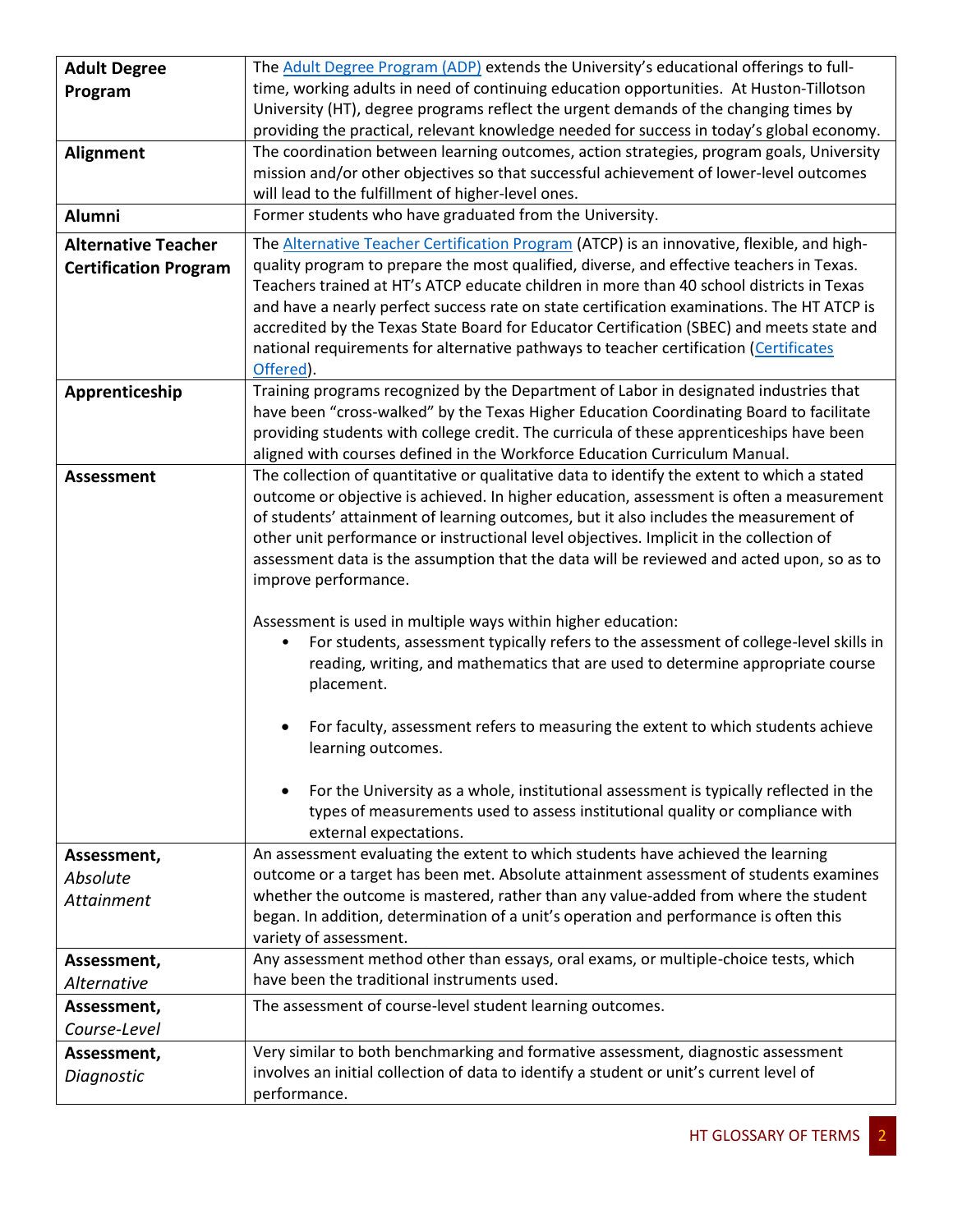| Assessment,            | Assessments that directly examine student work to evaluate student performance. Many                                                                                           |
|------------------------|--------------------------------------------------------------------------------------------------------------------------------------------------------------------------------|
| <b>Direct</b>          | direct assessments are embedded in coursework, and can include written papers, test                                                                                            |
|                        | questions, student projects, portfolios, and any other artifact a student produces that                                                                                        |
|                        | reveals the extent to which they have achieved a learning outcome.                                                                                                             |
| Assessment,            | Assessment performed as part of a classroom instructional activity.                                                                                                            |
| Embedded               |                                                                                                                                                                                |
| Assessment,            | "Assessment designed to give feedback to improve what is being assessed." 2                                                                                                    |
| Formative              |                                                                                                                                                                                |
| Assessment,            | Assessment indicating probable student learning, but that does not directly examine                                                                                            |
| <b>Indirect</b>        | student work. Course grades, course evaluations, and student satisfaction surveys are                                                                                          |
|                        | examples of indirect assessments.                                                                                                                                              |
| Assessment,            | Assessment of outcomes, goals, objectives, or other parameters across the college.                                                                                             |
| Institutional-Level    | Institutional-level assessments may aggregate data across disciplines, such as graduation                                                                                      |
|                        | rates, or focus on problems that are not tied to a particular program or unit, such as                                                                                         |
|                        | parking.                                                                                                                                                                       |
| Assessment,            | An assessment whereby individual student performance is ranked by comparison to the                                                                                            |
| Norm-Referenced        | performance of other students, rather than a pre-determined or specific performance<br>standard                                                                                |
|                        | An assessment for which there is only one correct response. An answer key could be used                                                                                        |
| Assessment,            | by any individual, even one with no content knowledge, to score the responses to an                                                                                            |
| Objective              | objective assessment.                                                                                                                                                          |
| Assessment,            | An assessment wherein a student demonstrates desired skills. Examples might include                                                                                            |
| Performance            | musical recitals, oral presentations, clinicals, essay writing, and so forth.                                                                                                  |
| <b>Assessment Plan</b> | The structured documentation of the activities the unit will perform to measure its                                                                                            |
|                        | effectiveness. By measuring the extent to which goals or outcomes are met, the unit can                                                                                        |
|                        | identify possible areas for improvement.                                                                                                                                       |
| Assessment,            | Assessment for which the collected data cannot be fully quantified mathematically, but                                                                                         |
| Qualitative            | rather involves subjective analysis                                                                                                                                            |
| Assessment,            | Assessment for which the collected data can be fully quantified, allowing for objective,                                                                                       |
| Quantitative           | mathematical analysis                                                                                                                                                          |
| Assessment,            | Assessment using an instrument, often a multiple-choice test, which can be used by many                                                                                        |
| Standardized           | units, programs or institutions. Standardized assessment allows for comparison of                                                                                              |
|                        | numbers between otherwise widely different entities, but often fails to yield meaningful                                                                                       |
|                        | data that                                                                                                                                                                      |
|                        | can be acted upon to improve student learning. Such data often has little intrinsic value                                                                                      |
|                        | because it is not specific enough to act upon, and little extrinsic value because it compares                                                                                  |
|                        | entities that have little in common.                                                                                                                                           |
| Assessment,            | An assessment for which there is not a single, simple correct response, and which<br>therefore requires professional expertise to evaluate. Rubrics are of particular value in |
| Subjective             | subjective assessments                                                                                                                                                         |
| Assessment,            | Assessment conducted at the end of a curriculum, course, or program. The data collected                                                                                        |
| Summative              | can be used to inform an action strategy that can be implemented for the next cohort.                                                                                          |
| Assessment,            | An assessment to evaluate the performance of a college unit. Such an assessment                                                                                                |
|                        | examines the unit's functioning and the extent to which it reaches its goals and objectives,                                                                                   |
| Unit-Level             | rather than student achievement.                                                                                                                                               |
| <b>Auditing</b>        | Attending a class for educational purposes only. Auditing students do not receive credit for                                                                                   |
|                        | the class and it does not apply towards any degree requirements.                                                                                                               |
| Award                  | A generic term encompassing all degrees and certificates.                                                                                                                      |
|                        |                                                                                                                                                                                |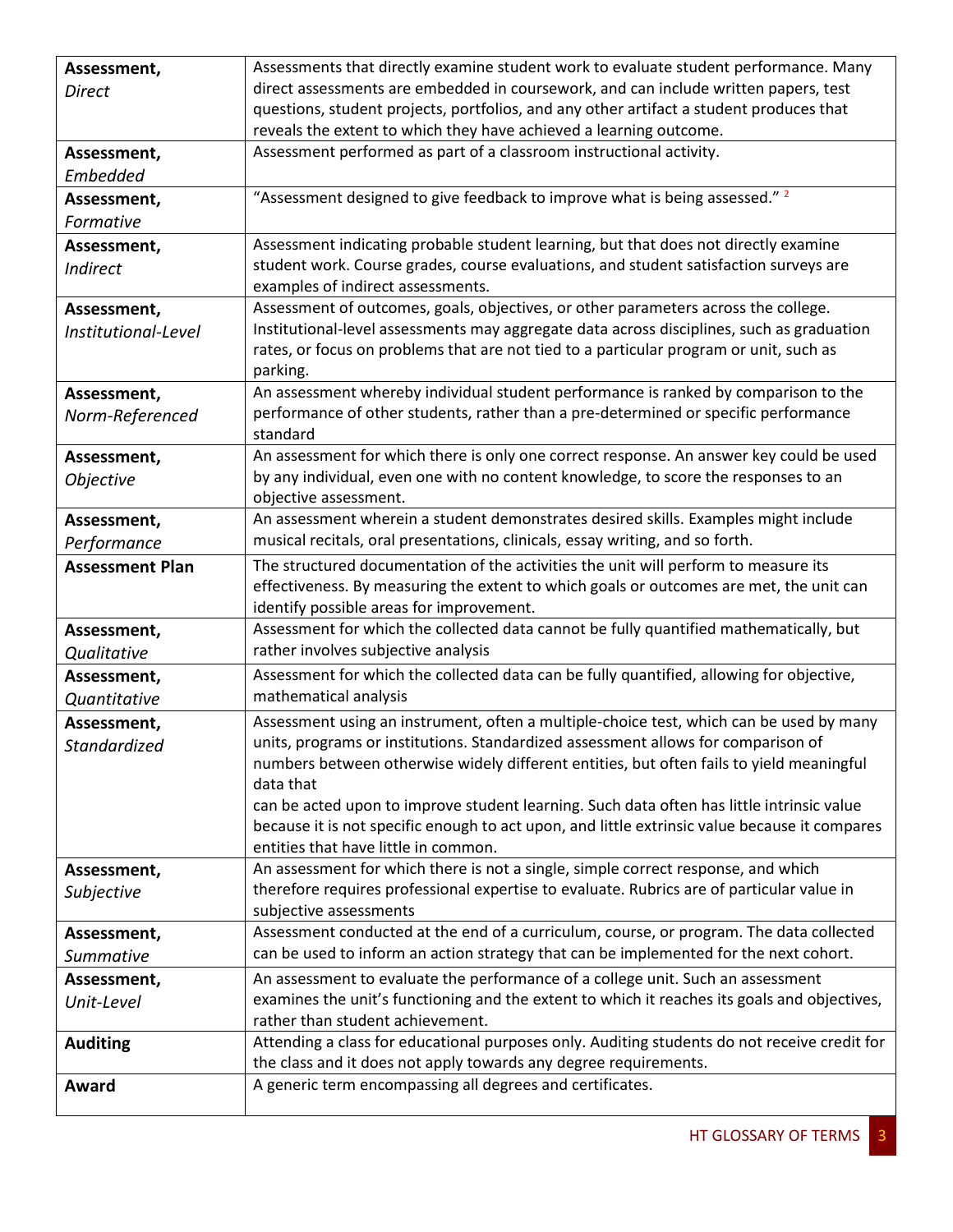| в                          |                                                                                                                                                                                                                                                                                                                                                                                                                                                                                                                                                                                                                           |
|----------------------------|---------------------------------------------------------------------------------------------------------------------------------------------------------------------------------------------------------------------------------------------------------------------------------------------------------------------------------------------------------------------------------------------------------------------------------------------------------------------------------------------------------------------------------------------------------------------------------------------------------------------------|
| <b>Bachelor's Degree</b>   | A bachelor's degree (or baccalaureate) is an undergraduate academic degree awarded by<br>colleges and universities upon completion of a course of study lasting three to six years<br>(depending on institution and academic discipline). The two most common bachelor's<br>degrees are the Bachelor of Arts (BA) and the Bachelor of Science (BS or BSc). Commonly<br>the successful completion of a bachelor's degree is a prerequisite for further courses or<br>degrees (see Master's Degree; Doctoral Degree)                                                                                                        |
| <b>Bachelor of Arts</b>    | Bachelor of Arts (BA or AB; from the Latin baccalaureus artium or artium baccalaureus) is<br>a bachelor's degree awarded for an undergraduate program in the arts. A Bachelor of Arts<br>degree course is generally completed in three or four years. Broadly speaking, subjects<br>within the arts and social sciences (which make up a Bachelor of Arts), deal with ideas<br>around identity and what it means to be human. The arts or humanities include subjects<br>like philosophy, history, english, languages, visual arts, performing arts, media and<br>communications and religion.                            |
| <b>Bachelor of Science</b> | Bachelor of Science (BS, BSc, SB, or ScB; from the Latin baccalaureus<br>scientiae or scientiae baccalaureus) is a bachelor's degree awarded for programs that<br>generally last three to five years and focus on areas of science, such as: Biology,<br>biochemistry, mathematics, physics, chemistry, some social sciences, sport/exercise<br>science, general science, earth science, computer science and the various fields of<br>engineering are almost universally considered to be sciences.                                                                                                                      |
| <b>Benchmarking</b>        | The initial collection of data to serve as a standard of reference in comparison to later<br>performance or to the results of similar assessments in other units                                                                                                                                                                                                                                                                                                                                                                                                                                                          |
| Bloom's<br><b>Taxonomy</b> | A widely used system for determining the level of cognitive performance. The system was<br>first proposed by Benjamin Bloom (the psychologist) in 1956 and has since been modified<br>by others. There are six levels in the taxonomy. From lowest to highest they are:<br>Knowledge / Remembering<br>$\bullet$<br>Comprehension / Understanding<br>Application / Applying<br>Analysis / Analyzing<br>Synthesis / Evaluating<br>• Evaluation / Creating                                                                                                                                                                   |
|                            |                                                                                                                                                                                                                                                                                                                                                                                                                                                                                                                                                                                                                           |
| <b>CACE</b>                | <b>Center for Adult &amp; Continuing Education</b>                                                                                                                                                                                                                                                                                                                                                                                                                                                                                                                                                                        |
| <b>CAIT</b>                | <b>Center for Academic Innovation and Transformation</b>                                                                                                                                                                                                                                                                                                                                                                                                                                                                                                                                                                  |
| <b>Calendar Year</b>       | The traditional span of a year, which runs from Jan. 1 to Dec. 31.                                                                                                                                                                                                                                                                                                                                                                                                                                                                                                                                                        |
| <b>Campus Safety</b>       | The mission of Campus Safety Department is to ensure a safe, secure, and orderly campus<br>for students, faculty, staff, alumni and visitors at Huston-Tillotson University, thereby<br>contributing toward a positive learning environment. Safety at Huston-Tillotson is a shared<br>responsibility that every member of the University community needs to take seriously. We<br>believe that the key to preventing crime is awareness, which is best achieved through<br>education and communication. Faculty, staff, students and Campus Safety all work<br>together to promote a safe environment in which to learn. |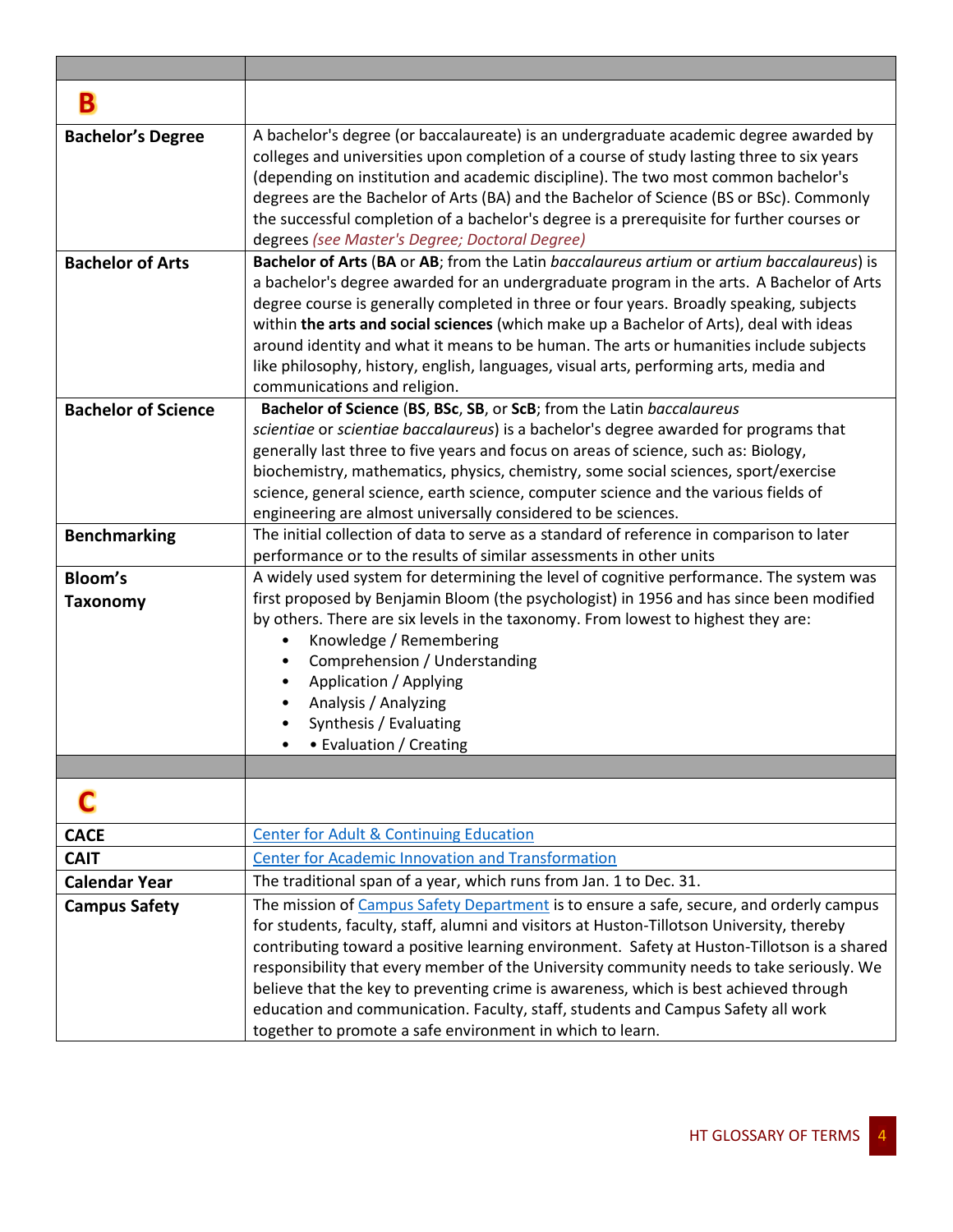| Canvas (LMS)                | Canvas is the web-based learning management system (LMS) used by HT. It is used by                                                                                                 |
|-----------------------------|------------------------------------------------------------------------------------------------------------------------------------------------------------------------------------|
|                             | learning institutions, educators, and students to access and manage online course learning<br>materials and communicate about skill development and learning achievement.          |
|                             |                                                                                                                                                                                    |
|                             | Canvas includes a variety of course creation and management tools, course and user                                                                                                 |
|                             | analytics and statistics, and internal communication tools for educational institutions.                                                                                           |
|                             |                                                                                                                                                                                    |
| <b>Capstone Course</b>      | A final course in a degree plan in which a student applies the knowledge and skills they<br>have gained, often in a workplace setting. The term is primarily used in reference to  |
|                             | workforce awards.                                                                                                                                                                  |
| <b>CAS</b>                  | Council for the Advancement of Standards in Higher Education. CAS is an independent                                                                                                |
|                             | organization that has developed standards defining expectations regarding student needs,                                                                                           |
|                             | pedagogy, and institutional management and operation.                                                                                                                              |
| <b>Case Study</b>           | An assessment instrument that may be used to gather data on student learning. Case                                                                                                 |
|                             | studies are often written assignments requiring synthesis, application, and evaluation of                                                                                          |
|                             | information and skills, and typically include both qualitative and quantitative aspects.                                                                                           |
| Catalog                     | The catalog is an annual publication produced by a college that details its academic                                                                                               |
|                             | policies, degree plans, course descriptions, and other information.                                                                                                                |
| <b>CBE</b>                  | (Competency-Based Education) - The competency-based education (CBE) model is built                                                                                                 |
|                             | upon developing and demonstrating discrete skills in contrast to the traditional                                                                                                   |
|                             | educational model that is measured by credit hours and coursework. "CBE allows students                                                                                            |
|                             | to progress towards completion, often at their own pace, as they demonstrate mastery -                                                                                             |
|                             | measured through authentic assessment - of a defined set of knowledge and skills.                                                                                                  |
|                             | Programs may be organized around traditional course-based units, but this is not required.                                                                                         |
|                             | A majority of the curriculum must include regular and substantive interaction with<br>faculty."                                                                                    |
| <b>Census Date</b>          | A synonym for the Official Reporting Date, the day in a semester in which ACC certifies the                                                                                        |
|                             | enrollment in courses. This date is on the 12th class day of the Fall and Spring semester,                                                                                         |
|                             | and the 4th class day of the second summer session for the summer semester. Enrollment                                                                                             |
|                             | numbers certified on these dates are reported to the Texas Higher Education Coordinating                                                                                           |
|                             | Board and others.                                                                                                                                                                  |
| <b>Center for Academic</b>  | The Center for Academic Innovation & Transformation (CAIT) is Huston-Tillotson                                                                                                     |
| <b>Innovation &amp;</b>     | University's                                                                                                                                                                       |
| <b>Transformation</b>       |                                                                                                                                                                                    |
| (CAIT)                      |                                                                                                                                                                                    |
| <b>Center for Adult and</b> | The Center for Adult and Continuing Education's mission is to support the University by                                                                                            |
| <b>Continuing Education</b> | providing continuing education and lifelong learning opportunities for individuals, the                                                                                            |
| (CACE)                      | corporate community, and its stakeholders. Our mission includes courses on professional                                                                                            |
|                             | training and skill development. Other responsibilities include providing personal                                                                                                  |
|                             | enhancement courses and events to empower individuals to reach their maximum                                                                                                       |
|                             | potential. Currently, CACE hosts three programs, the Adult Degree Program (ADP),                                                                                                   |
|                             | Alternative Teacher Certification Program (ATCP), and Continuing Education.                                                                                                        |
| <b>Center for Civic</b>     | Huston-Tillotson University's Office of Civic Engagement and Community Outreach                                                                                                    |
| <b>Engagement &amp;</b>     | provides mission driven leadership around community initiatives fostering articulation<br>agreements that support internships, service learning, volunteer, and community service. |
| <b>Community Outreach</b>   |                                                                                                                                                                                    |
| <b>Certified Data</b>       | Student enrollment data as of a term's official census date that is verified by OIPRA and                                                                                          |
|                             | reported to the Texas Higher Education Coordinating Board.                                                                                                                         |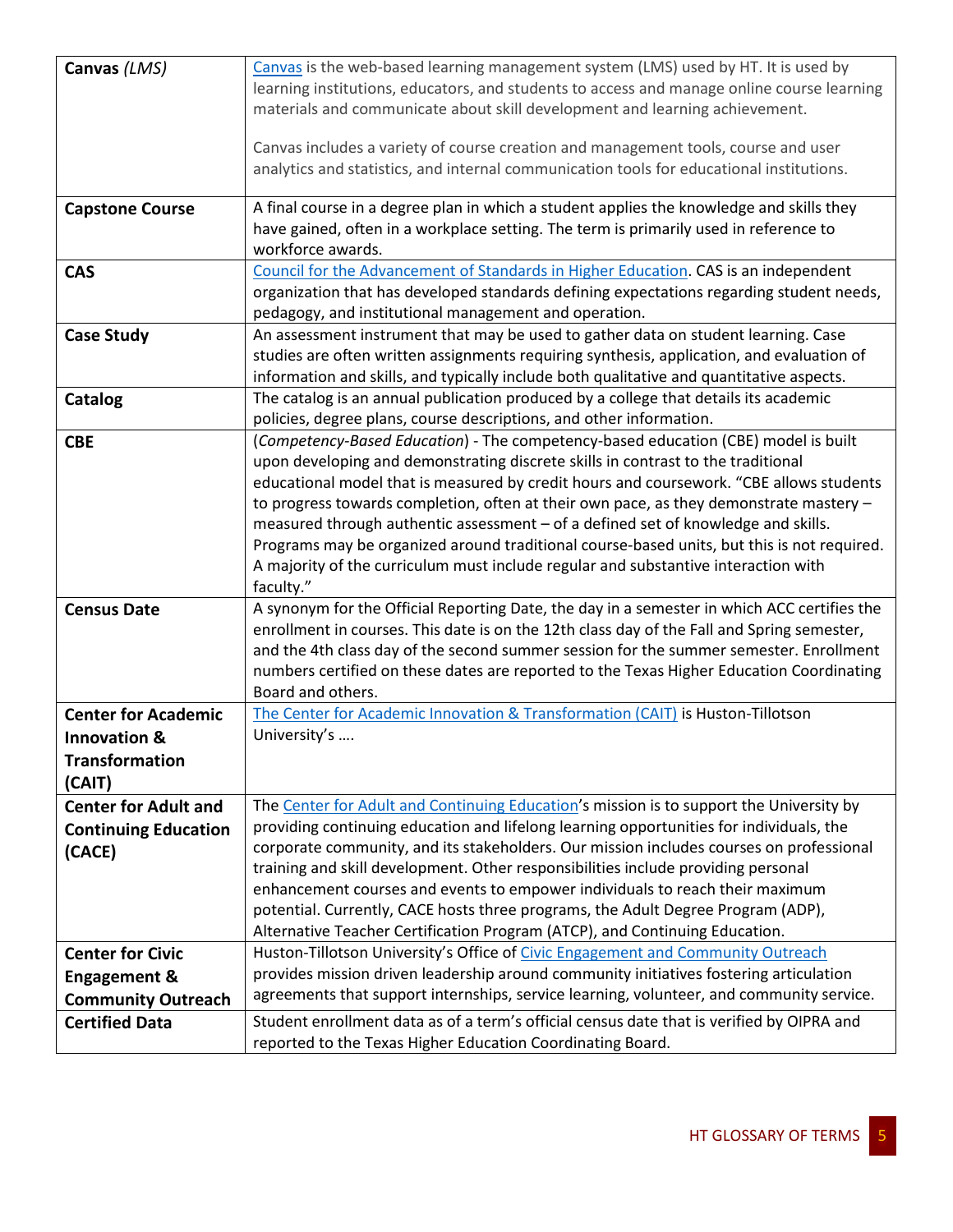| <b>Charrette</b>        | A charrette is a collaborative exercise in which faculty from disparate disciplines work                                                                                      |
|-------------------------|-------------------------------------------------------------------------------------------------------------------------------------------------------------------------------|
|                         | together to critique and improve each other's student assignments. The results of such                                                                                        |
|                         | charrettes are available on the NILOA website.                                                                                                                                |
| <b>CHEA</b>             | The Council on Higher Education Accreditation. CHEA is the agency within the federal                                                                                          |
|                         | Department of Education that certifies regional accreditation bodies, such as SACSCOC.                                                                                        |
| <b>CIP</b>              | Classification of Instructional Programs. The federal level framework for classifying                                                                                         |
|                         | instructional courses. Each instructional course has a "CIP number"                                                                                                           |
| <b>CLEP</b>             | College Level Examination Program. These proficiency tests, developed by the College                                                                                          |
|                         | Board, are administered to students who desire to obtain college credit in selected courses                                                                                   |
|                         | based on skills and knowledge acquired outside of a regular classroom setting.                                                                                                |
| Climate,                | The prevailing culture, attitudes, and conditions in an educational community. Classroom                                                                                      |
| Classroom               | Climate usually refers to a small community, such as a class section.                                                                                                         |
| Climate,                | The prevailing culture, attitudes, and conditions in an educational community.                                                                                                |
| Organizational          | Organizational Climate or Workplace Climate usually refers to a large community, such as                                                                                      |
|                         | an entire institution.                                                                                                                                                        |
| <b>Closed-ended</b>     | Assessment questions in which the possible answers are very brief or already designated                                                                                       |
| <b>Questions</b>        | by the faculty. A multiple-choice question or one asking students to identify a particular                                                                                    |
|                         | bone in a skeleton would be examples of closed-ended questions.                                                                                                               |
| <b>Closing the Loop</b> | The last stage of an assessment cycle, wherein faculty or staff analyze and interpret the                                                                                     |
|                         | results of an assessment, develop an action strategy to address identified concerns, and                                                                                      |
|                         | implement it.                                                                                                                                                                 |
| <b>CMS</b>              | Curriculum Management System - HT's CMS is                                                                                                                                    |
| Co-Board                | The Texas Higher Education Coordinating Board                                                                                                                                 |
| <b>Co-Curricular</b>    | Activities that support learning outcomes but are done outside of                                                                                                             |
| <b>Activities</b>       | traditional classroom instruction. Co-curricular activities often involve                                                                                                     |
|                         | civic engagement, such as helping the homeless, repairing a park, working with youth, etc.                                                                                    |
|                         | In contrast to extra-curricular activities, co-curricular activities are usually formally                                                                                     |
|                         | organized by the institution as part of degree or course requirements.                                                                                                        |
| <b>Co-Enrollment</b>    | Concurrent enrollment is being enrolled simultaneously at one or more institutions. For                                                                                       |
|                         | example, students may be co-enrolled at HT, as well as ACC, an area high school, or<br>another local institution.                                                             |
|                         |                                                                                                                                                                               |
| <b>Coding Scheme</b>    | A framework for categorizing responses when analyzing qualitative assessment results,<br>such as from a survey. Categorizing open-ended responses facilitates their analysis. |
|                         | In an educational context, the term refers to learning outcomes or assessments having to                                                                                      |
| Cognitive               | do with knowledge and skills, both those that are discipline-specific and the broader                                                                                         |
|                         | general education competencies expected of every college graduate. Cognitive knowledge                                                                                        |
|                         | and skills can often be measured through direct assessments, in contrast to affective                                                                                         |
|                         | learning outcomes involving attitudes and values which are commonly assessed indirectly.                                                                                      |
| Cognos                  | IBM® Cognos® Business Intelligence is an integrated business intelligence suite (used by                                                                                      |
|                         | HT) that provides a wide range of functionality to help us understand our institution's data.                                                                                 |
|                         | It allows the user to create business reports, analyze data, and monitor events and metrics                                                                                   |
|                         | to help make effective business decisions. Cognos BI integrates many business intelligence                                                                                    |
|                         | activities in one Web-based solution.                                                                                                                                         |
| <b>Coherent</b>         | "Coherent evidence of an institution's level of compliance with SACSCOC standards and                                                                                         |
| <b>Evidence</b>         | requirements is orderly and logical and consistent with other patterns of evidence                                                                                            |
|                         | presented." 3                                                                                                                                                                 |
| <b>College Board</b>    | A nonprofit organization that develops and distributes nationwide proficiency exams such                                                                                      |
|                         | as CLEP tests and the SAT.                                                                                                                                                    |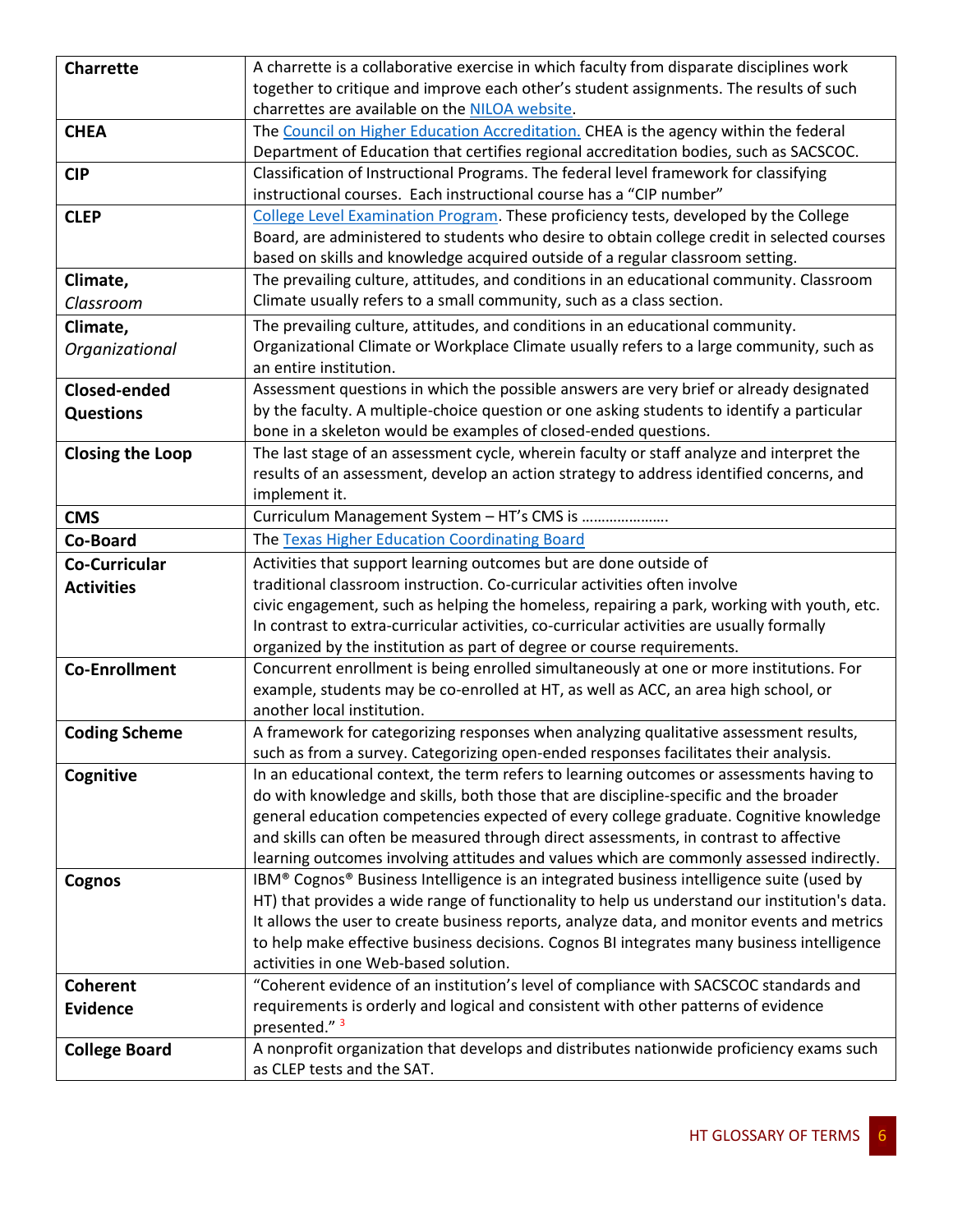| <b>Commission on</b>        | The Commission on Colleges is the branch of the Southern Association of Colleges and                                                                                     |
|-----------------------------|--------------------------------------------------------------------------------------------------------------------------------------------------------------------------|
| <b>Colleges</b>             | Schools that accredits institutions of higher education. (see SACSCOC)                                                                                                   |
| Competency-                 | The competency-based education (CBE) model is built upon developing and demonstrating                                                                                    |
| <b>Based Education</b>      | discrete skills in contrast to the traditional educational model that is measured by credit                                                                              |
|                             | hours and coursework. "CBE allows students to progress towards completion, often at                                                                                      |
|                             | their own pace, as they demonstrate mastery - measured through authentic assessment -                                                                                    |
|                             | of a defined set of knowledge and skills. Programs may be organized around traditional                                                                                   |
|                             | course-based units, but this is not required. A majority of the curriculum must include                                                                                  |
|                             | regular and substantive interaction with faculty." 1                                                                                                                     |
| Compliance                  | "A finding of compliance in a report from SACSCOC resulting from committee review                                                                                        |
|                             | indicates that an institution has documented that it meets the expectations set forth in a                                                                               |
|                             | standard or requirement in The Principles of Accreditation." 3                                                                                                           |
| Compliance                  | The report and supporting documentation prepared for an Off-Site Reaffirmation                                                                                           |
| <b>Certification</b>        | Committee explaining the extent to which the institution has met the Core Requirements,                                                                                  |
|                             | Comprehensive Standards, and Federal Requirements for Reaffirmation of Accreditation.<br>"Embedded in the wording of the Core Requirements, Comprehensive Standards, and |
| Compliance                  | Federal Requirements (and frequently signaled by numbers, commas, and the use of                                                                                         |
| <b>Components</b>           | compound modifiers), the compliance components are the multiple discrete issues that                                                                                     |
|                             | must be addressed for each requirement and standard." 3                                                                                                                  |
| Comprehensive               | The Comprehensive Standards defined by the Southern Association of Colleges and Schools                                                                                  |
| <b>Standard</b>             | set forth requirements in the following four areas:                                                                                                                      |
|                             | (1) institutional mission, governance, and effectiveness                                                                                                                 |
|                             | (2) programs                                                                                                                                                             |
|                             | (3) resources                                                                                                                                                            |
|                             | (4) institutional responsibility for following Commission policies.                                                                                                      |
|                             |                                                                                                                                                                          |
|                             | The Comprehensive Standards are "[m]ore specific to the operations of the institution than                                                                               |
|                             | the Core requirements, represent good practice in higher education and establish a                                                                                       |
|                             | level of accomplishment expected of all institutions." If an institution is judged to be                                                                                 |
|                             | significantly out of compliance with one or more of the Comprehensive Standards, its                                                                                     |
|                             | reaffirmation of accreditation may be denied.                                                                                                                            |
| <b>Composite Class</b>      | A section in which the instructor is teaching two (or more) courses in the same room at the                                                                              |
|                             | same time. For example, students working in a Jewelry lab at the same time may be<br>completing projects for courses at different levels of the program.                 |
| <b>Concurrent</b>           | Concurrent enrollment is being enrolled simultaneously at one or more institutions. For                                                                                  |
| <b>Enrollment</b>           | example, students may be co-enrolled at HT as well as ACC, an area high school, or another                                                                               |
|                             | local institution.                                                                                                                                                       |
| <b>Contact Hours</b>        | Contact hours are the basis of state reimbursement to the College and represent the                                                                                      |
|                             | number of hours of instruction provided to students in a given course. For example, a 3-                                                                                 |
|                             | credit hour lecture course, meeting for three hours a week for 16 weeks, is deemed to                                                                                    |
|                             | have 48 contact hours. Lecture/lab courses are designated as having 96 contact hours. If a                                                                               |
|                             | section of ENGL 1301 has 28 students in it, then the College will report a total of 1,344                                                                                |
|                             | contact hours (48 hours times 28 students) for reimbursement from the State.                                                                                             |
| <b>Content</b>              | The knowledge, as opposed to skills or attitudes, that students are expected to have upon                                                                                |
| Knowledge                   | completion of a course or program. The acquisition of knowledge involves the lower levels                                                                                |
|                             | of Bloom's taxonomy, whereas applying, synthesizing, and otherwise employing that                                                                                        |
|                             | knowledge represents higher-level cognitive skills.                                                                                                                      |
| <b>Continuing Education</b> | Continuing education courses are offered to adults in the community by local school                                                                                      |
|                             | boards, colleges and universities. The Continuing Education Programs at Huston-Tillotson                                                                                 |
|                             | University offers a variety of educational opportunities and services specifically designed                                                                              |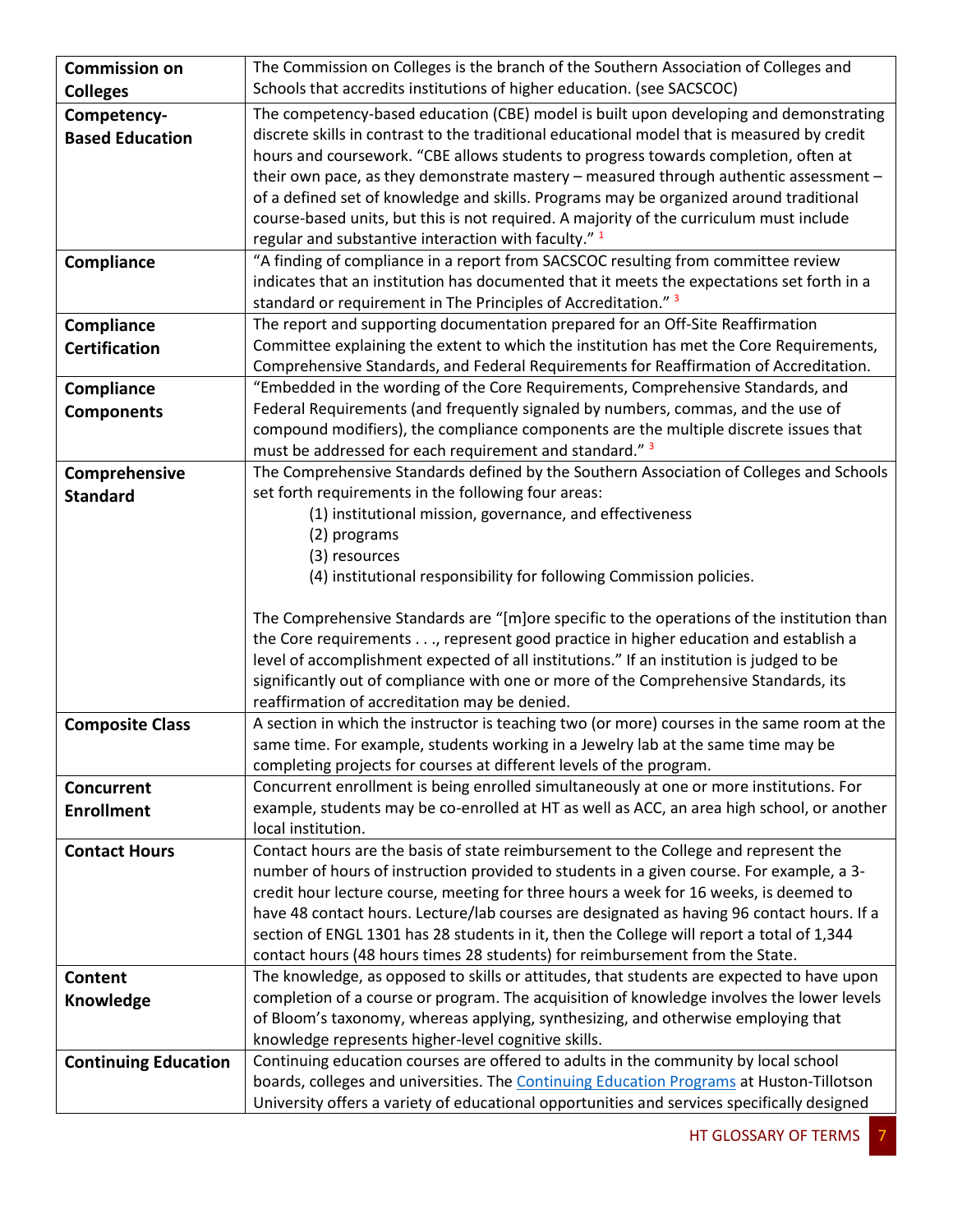|                        | to address the needs of the lifelong learner, businesses, and institutions. Their mission is to   |
|------------------------|---------------------------------------------------------------------------------------------------|
|                        | provide various industry-recognized certificate series, certification exam preparation            |
|                        | courses, personal enrichment classes, programs, and events.                                       |
| Core                   | Basic, broad-based, foundational requirements that an institution must meet to be                 |
| <b>Requirements</b>    | reaffirmed for accreditation. If an institution is judged to be significantly out of compliance   |
|                        | with one or more of the Core Requirements, its reaffirmation of accreditation may be              |
|                        | denied.                                                                                           |
| <b>Core Curriculum</b> | The Core Curriculum is defined in House Bill 2183 of the Texas Legislature as "the                |
|                        | curriculum in the liberal arts, humanities, sciences, and political, social, and cultural history |
|                        | that all undergraduates of a particular institution of higher education are required to           |
|                        | complete before receiving an associate or baccalaureate degree." <sup>1</sup> The Texas Higher    |
|                        | <b>Education Coordinating Board (THECB) is responsible for ensuring that each state-</b>          |
|                        | supported college and university has a Core Curriculum.                                           |
| <b>Core Objectives</b> | The state-mandated general education competencies that the THECB has identified within            |
|                        | the Core Curriculum of every institution of higher education in Texas. Courses in each            |
|                        | Component Area are expected to address particular Core Objectives.                                |
|                        |                                                                                                   |
|                        | THECB's six (6) Core Objectives, are:                                                             |
|                        | 1. Critical Thinking Skills                                                                       |
|                        | to include creative thinking, innovation, inquiry, and analysis, evaluation<br>$\bullet$          |
|                        | and synthesis of information                                                                      |
|                        |                                                                                                   |
|                        | 2. Communication Skills                                                                           |
|                        | to include effective development, interpretation and expression of ideas                          |
|                        | through written, oral and visual communication                                                    |
|                        |                                                                                                   |
|                        | 3. Empirical and Quantitative Skills                                                              |
|                        | to include the manipulation and analysis of numerical data or observable                          |
|                        | facts resulting in informed conclusions                                                           |
|                        |                                                                                                   |
|                        | 4. Teamwork                                                                                       |
|                        | to include the ability to consider different points of view and to work                           |
|                        | effectively with others to support a shared purpose or goal                                       |
|                        |                                                                                                   |
|                        | 5. Personal Responsibility                                                                        |
|                        | to include the ability to connect choices, actions and consequences to                            |
|                        | ethical decision-making                                                                           |
|                        |                                                                                                   |
|                        | <b>Social Responsibility</b><br>6.                                                                |
|                        | to include intercultural competence, knowledge of civic responsibility, and                       |
|                        | the ability to engage effectively in regional, national, and global                               |
|                        | communities. <sup>1</sup>                                                                         |
|                        | A requirement that must be satisfied either before or at the same time aa a particular            |
| Corequisite            | course is taken.                                                                                  |
| Correspondence         | "Correspondence education is a formal educational process under which the institution             |
| <b>Education</b>       | provides instructional materials, by mail or electronic transmission, including examinations      |
|                        | on the materials, to students who are separated from the instructor. Interaction between          |
|                        |                                                                                                   |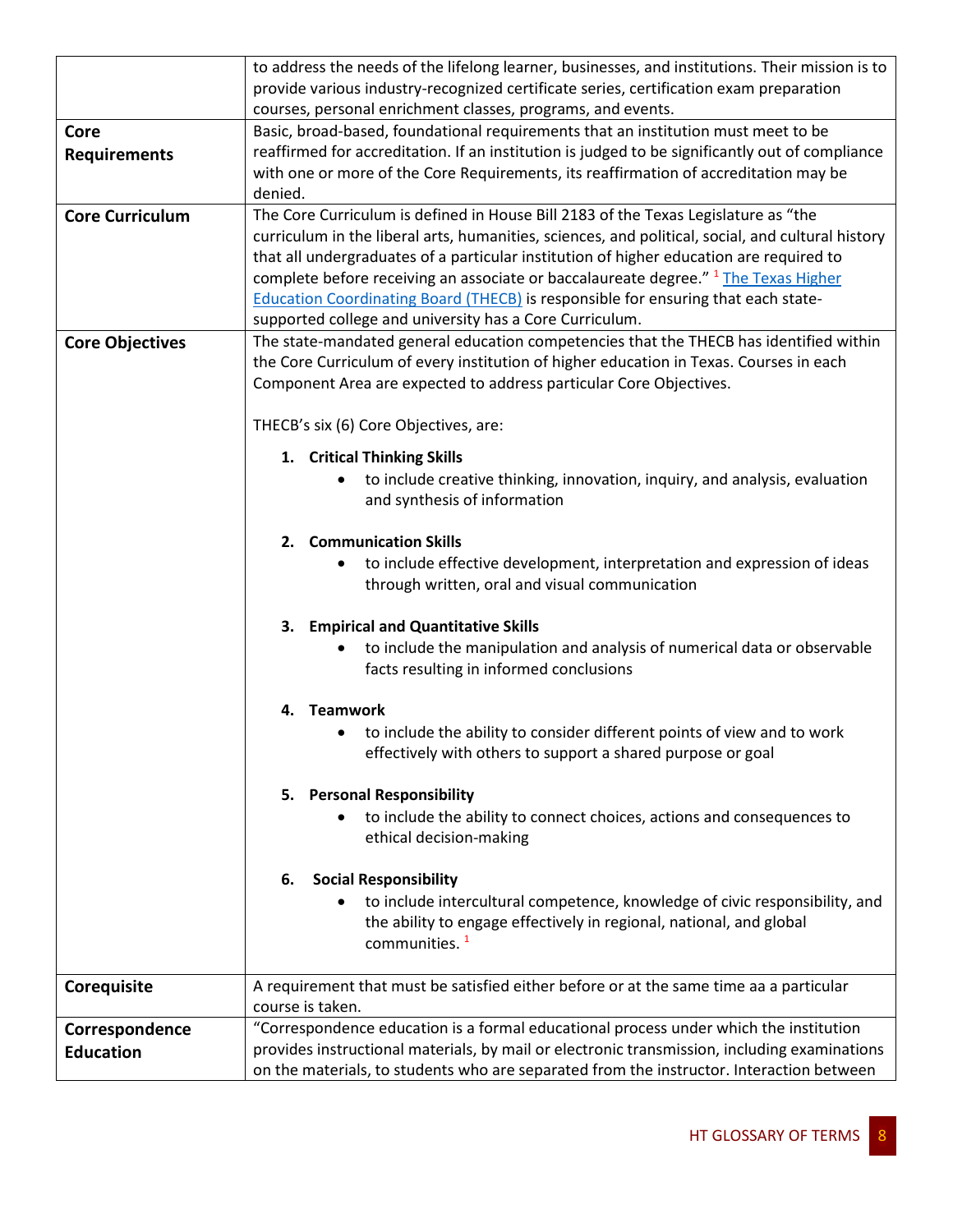|                              | the instructor and the student is limited, is not regular and substantive, and is primarily<br>initiated by the student; courses are typically self-paced." <sup>3</sup> (see Distance Learning). |
|------------------------------|---------------------------------------------------------------------------------------------------------------------------------------------------------------------------------------------------|
|                              | A particular portion of a subject selected for study. A course is                                                                                                                                 |
| <b>Course</b>                | identified by its title and a course number (e.g., Physical Geology,                                                                                                                              |
|                              |                                                                                                                                                                                                   |
|                              | GEOL 1403) (see Course Number; Course Rubric; Course Title;                                                                                                                                       |
|                              | Texas Common Course Numbering System).                                                                                                                                                            |
| <b>Course Mapping</b>        | A tool for curriculum design that helps instructors align the student learning outcomes<br>(SLOs) with the assigned activities within a course. (see Curriculum Mapping;)                         |
| <b>Course Number</b>         | The four-digit number associated with a particular course (e.g., ENGL 1301). The first digit<br>represents the year (0 = developmental, $1 =$ freshman, $2 =$ sophomore), the second digit        |
|                              | represents the number of credit hours, and the third and fourth digits serve to uniquely<br>identify the course.                                                                                  |
| <b>Course Rubric</b>         | The four-letter designation associated with a particular course (e.g., PSYC 2301). The                                                                                                            |
|                              | course rubric is a unique alphabetic abbreviation for the discipline. (see Course Number;                                                                                                         |
|                              | Texas Common Course Numbering System).                                                                                                                                                            |
| <b>Course Title</b>          | The name of a particular course (e.g., the title of MATH 1314 is College Algebra)                                                                                                                 |
| <b>CPL</b>                   | Credit for prior learning.                                                                                                                                                                        |
| Credentials,                 | The degrees, coursework, and/or work experience that are used to demonstrate that a                                                                                                               |
| <b>Faculty</b>               | particular faculty member is qualified to teach a particular course or in a discipline. Such                                                                                                      |
|                              | qualifications are made in accordance with SACSCOC Principles of Accreditation Section 6.2                                                                                                        |
|                              | and are detailed in the Faculty Credentials Table. Some faculty may be deemed qualified                                                                                                           |
|                              | by exemption, in which the individual has personally demonstrated expertise in the                                                                                                                |
|                              | discipline in some extraordinary way (e.g., a well-known, professional musician who is to                                                                                                         |
|                              | teach a course on the music business).                                                                                                                                                            |
| <b>Credit for Prior</b>      | Also known as prior learning assessment, giving credit for prior learning is an equitable                                                                                                         |
| <b>Learning</b>              | practice that helps students receive appropriate college credit for previous work.                                                                                                                |
|                              | Departmental faculty control the process; means by which students demonstrate                                                                                                                     |
|                              | achievement of relevant learning outcomes might include transfer credit, military                                                                                                                 |
|                              | transcripts, CLEP exams, continuing education to credit articulations, portfolios, and                                                                                                            |
|                              | others.                                                                                                                                                                                           |
| <b>Credit Hours</b>          | A standard of measurement used to compare college courses. One credit hour is usually                                                                                                             |
|                              | equated with one classroom hour (usually 50 minutes) per week for the whole semester                                                                                                              |
|                              | (usually 16 weeks). Classes may be offered in 1 - 5 credit hour increments, though most                                                                                                           |
|                              | are three or four credit hours. Credit hours provide a standard to determine the length of a                                                                                                      |
|                              | degree plan, the cost of tuition for that course, faculty teaching loads, and much else. In                                                                                                       |
|                              | the Texas Common Course Numbering (TCCN) system used by Texas colleges, the credit                                                                                                                |
|                              | hour value of a course is indicated by the second digit of the course number (e.g., DANC                                                                                                          |
|                              | 1305 is three credit hours).                                                                                                                                                                      |
| <b>Cross-listed</b>          | A course taught in a composite class. (see Composite Class)                                                                                                                                       |
| <b>Course</b>                |                                                                                                                                                                                                   |
| <b>Culturally-Responsive</b> | Strengths-based instruction that uses the wealth of cultural differences between students                                                                                                         |
| <b>Teaching</b>              | to make learning experiences more relevant and effective for all students                                                                                                                         |
| <b>Current Evidence</b>      | In regards to meeting compliance requirements for the Reaffirmation of Accreditation,                                                                                                             |
|                              | current evidence reflects the institution's present situation and the extent to which it                                                                                                          |
|                              | meets compliance expectations now, as opposed to where it wishes to be.                                                                                                                           |
| Curriculum                   | The content of a course or program.                                                                                                                                                               |
| <b>Curriculum</b>            | A software system designed to handle the administrative tasks related to curriculum, such                                                                                                         |
| <b>Management</b>            | as creating new courses or programs, retiring old courses, revising degree plans, and so                                                                                                          |
| <b>System</b>                | forth.                                                                                                                                                                                            |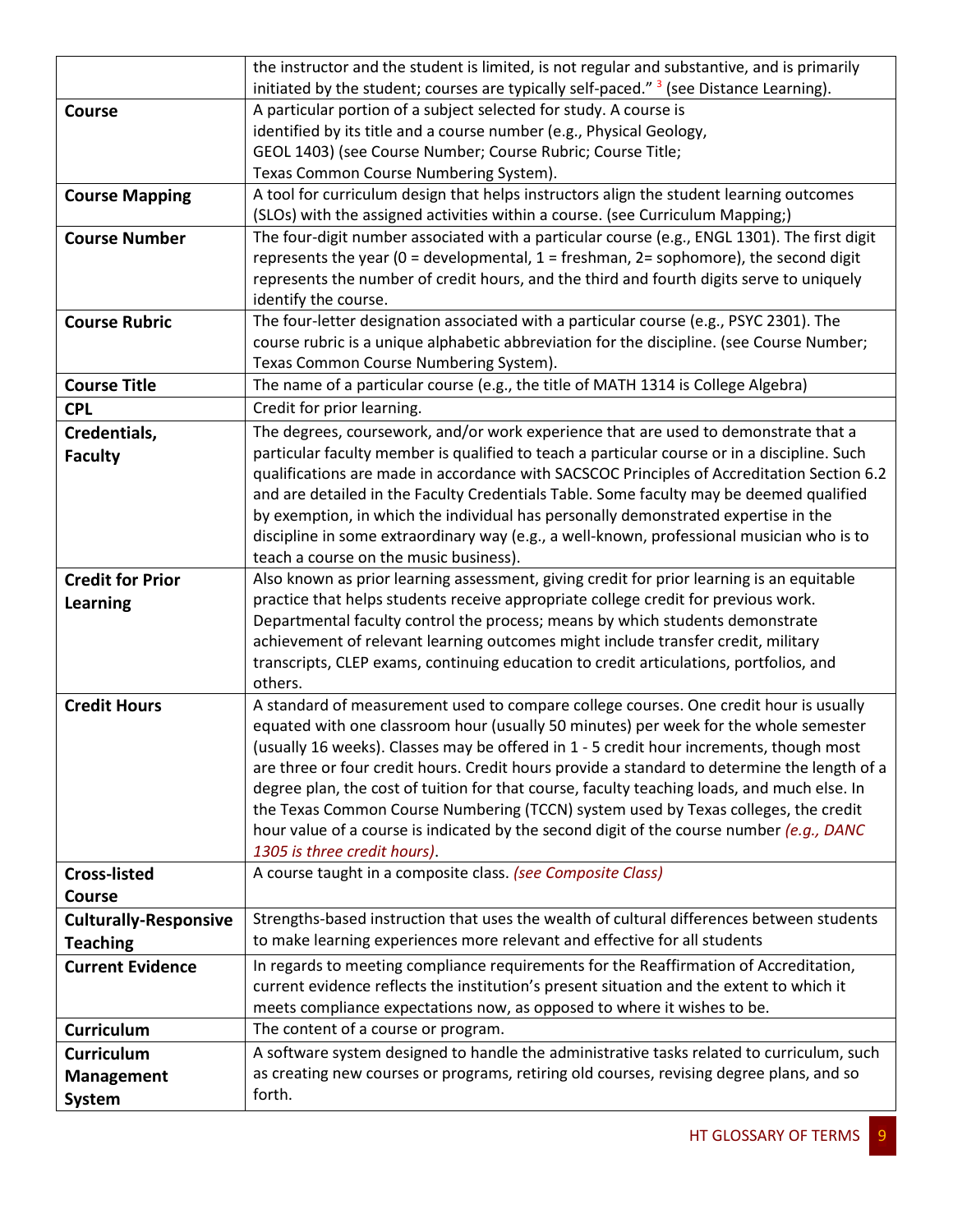| Curriculum                                               | A table or graphic linking student learning outcomes to the assignments, courses, or                                                                                                                                                                                                                                                                                                                                                                                                                                                                                                                                                                                    |
|----------------------------------------------------------|-------------------------------------------------------------------------------------------------------------------------------------------------------------------------------------------------------------------------------------------------------------------------------------------------------------------------------------------------------------------------------------------------------------------------------------------------------------------------------------------------------------------------------------------------------------------------------------------------------------------------------------------------------------------------|
| <b>Mapping</b>                                           | programs in which they are taught.                                                                                                                                                                                                                                                                                                                                                                                                                                                                                                                                                                                                                                      |
|                                                          |                                                                                                                                                                                                                                                                                                                                                                                                                                                                                                                                                                                                                                                                         |
|                                                          |                                                                                                                                                                                                                                                                                                                                                                                                                                                                                                                                                                                                                                                                         |
| Data                                                     | Information used for insight. Facts and/or statistics collected together for reference or<br>analysis.                                                                                                                                                                                                                                                                                                                                                                                                                                                                                                                                                                  |
| Data,<br>Aggregated                                      | Data that summarizes or combines other data for analytical and research purposes.<br>Aggregated data is typically reported by organizations as a sum or total over a given time<br>period or across campuses.                                                                                                                                                                                                                                                                                                                                                                                                                                                           |
| Data,<br>Disaggregated                                   | Data broken out by a particular category to identify patterns associated with particular<br>groupings, such as by ethnicity or the number of credit hours completed. Disaggregating<br>data is a key element of identifying inequitable outcomes.                                                                                                                                                                                                                                                                                                                                                                                                                       |
| Data,<br>Longitudinal                                    | Data on individuals, programs, or other entities collected and traced over many years.                                                                                                                                                                                                                                                                                                                                                                                                                                                                                                                                                                                  |
| <b>Data Request</b>                                      | A data request is a submission by a member of the HT community for information related<br>to student, departmental or institutional performance, statistics, etc. in any particular area<br>or combination of areas. All HT Data requests must be submitted via the University's<br>official Data Request Form located on the OIPRA website.                                                                                                                                                                                                                                                                                                                            |
| Dean                                                     | An administrator overseeing an academic College, within the University. Deans oversee<br>numerous departments, their faculty, and all administrative functions therein. Department<br>Chairs report directly to them.                                                                                                                                                                                                                                                                                                                                                                                                                                                   |
| <b>Degree Plan</b>                                       | An organized sequence of courses that must be successfully completed to receive a<br>particular degree or certificate.                                                                                                                                                                                                                                                                                                                                                                                                                                                                                                                                                  |
| <b>Degree</b><br><b>Qualifications</b><br><b>Profile</b> | A framework developed by the Lumina Foundation describing "what students should know<br>and be able to do as they progress through progressively higher levels of postsecondary<br>study." <sup>4</sup> The Degree Qualifications Profile (DQP) identifies five intellectual skills common<br>to all college curricula: 1) broad & integrative knowledge; 2) specialized disciplinary<br>knowledge; 3) applied & collaborative learning; 4) civic & global learning; and 5)<br>institution-specific emphases. The DQP describes the level to which these cognitive skills<br>are attained by students completing associate, bachelor, and master degrees, respectively. |
| <b>Degree</b><br><b>Requirements</b>                     | The formal requirements necessary to successfully complete a program of study and<br>receive a degree. Degree requirements typically include a certain number of credit hours, a<br>minimum GPA, and successful completion of the degree plan.                                                                                                                                                                                                                                                                                                                                                                                                                          |
| <b>Degrees</b>                                           | An award for the successful completion of a defined sequence of<br>courses. There are three types of degrees:                                                                                                                                                                                                                                                                                                                                                                                                                                                                                                                                                           |
|                                                          | Associate degrees - generally requiring about two years of study and offered at<br>community or junior colleges                                                                                                                                                                                                                                                                                                                                                                                                                                                                                                                                                         |
|                                                          | Baccalaureate or Bachelor's degrees - generally requiring about four years of study and<br>offered by four-year colleges and universities                                                                                                                                                                                                                                                                                                                                                                                                                                                                                                                               |
|                                                          | Graduate degrees - requiring additional studies beyond the bachelor's degree, e.g.,<br>Master's or Ph.D.'s.                                                                                                                                                                                                                                                                                                                                                                                                                                                                                                                                                             |
| <b>Department</b>                                        | An administrative unit. The term is usually, but not exclusively, used in reference to<br>instructional units. Instructional departments are overseen by a dept. chair, who is<br>supervised by an instructional dean. Instructional departments may encompass one or                                                                                                                                                                                                                                                                                                                                                                                                   |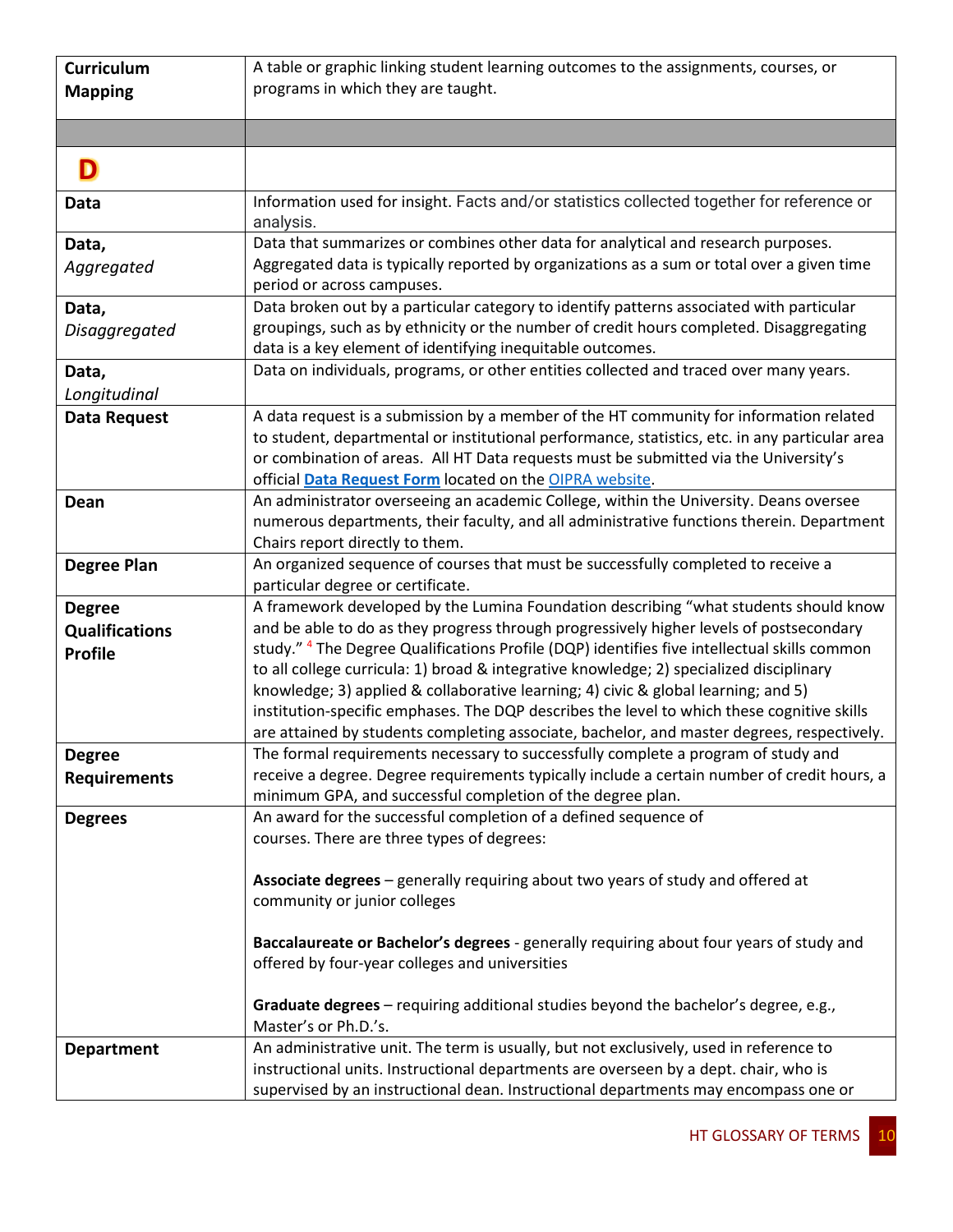|                              | more disciplines and offer one or more programs or, in some cases, may only offer                                                                                            |
|------------------------------|------------------------------------------------------------------------------------------------------------------------------------------------------------------------------|
|                              | courses. Department can also refer to a non-instructional (administrative or student                                                                                         |
|                              | services) unit.                                                                                                                                                              |
| <b>Department Chair</b>      | A faculty position with tremendous responsibility and depressingly little actual authority.                                                                                  |
|                              | The department chair is a full-time faculty member overseeing a college department,                                                                                          |
|                              | which may include one or more disciplines. A department chair reports directly to a dean.                                                                                    |
| <b>Descriptors</b>           | Statements defining different levels of performance for each element of a rubric. For                                                                                        |
|                              | example, the grammar element in a rubric for written communication might have                                                                                                |
|                              | descriptors defining Poor, Acceptable, or Excellent levels of performance.                                                                                                   |
| <b>Distance</b>              | Instruction that is offered outside of a traditional classroom or laboratory setting.                                                                                        |
| <b>Learning</b>              | Technologies used in distance learning include: telecourses (ITV), print-based (PRN),                                                                                        |
|                              | personal computer with modem (PCM), or Directed Studies (DIR). Correspondence                                                                                                |
|                              | Education is similar but is generally considered distinct.                                                                                                                   |
| <b>Diversity</b>             | The degree to which an institution, program, or other organization is comprised of                                                                                           |
|                              | individuals with a variety of backgrounds and characteristics (i.e., ethnicity, gender,                                                                                      |
|                              | religion, socioeconomic status, etc.)                                                                                                                                        |
| <b>Dual Credit</b>           | A course that earns college credit while also satisfying the coursework required for high                                                                                    |
|                              | school graduation. Dual credit students take regularly scheduled college courses, while                                                                                      |
|                              | ECHS students often enroll in sections specifically scheduled for them.                                                                                                      |
| <b>DuBois Scholars</b>       | HT Students in the The W.E.B. DuBois Honors Program (see W.E.B. DuBois Honors                                                                                                |
|                              | Program/Scholars)                                                                                                                                                            |
| <b>Duplicated</b>            | The number of students calculated in such a way that an individual student may be                                                                                            |
| <b>Headcount</b>             | counted more than once. For example, an enrollment count determined by adding                                                                                                |
|                              | students in all government courses would double-count all students taking both GOVT                                                                                          |
|                              |                                                                                                                                                                              |
|                              | 2304 and 2305 simultaneously.                                                                                                                                                |
|                              |                                                                                                                                                                              |
|                              |                                                                                                                                                                              |
| Ε                            |                                                                                                                                                                              |
| <b>Early College</b>         | The broad framework in which eligible high school juniors and seniors may take dual credit                                                                                   |
| <b>Start</b>                 | courses and earn college credit prior to graduating from high school.                                                                                                        |
| <b>Educational</b>           | Units whose functions are non-instructional but are under either the Vice President of                                                                                       |
|                              | Instruction or the Vice-President of Student Services. Many of these units may interact                                                                                      |
| <b>Support Unit</b>          | with students directly, though many others do not. Admissions & Records and the office of                                                                                    |
|                              | the Dean of Math & Sciences are two examples of Educational Support units.                                                                                                   |
| <b>Elective</b>              | A course required in a degree plan, but one for which the student has some degree of                                                                                         |
|                              | flexibility. For example, a degree plan may require a math class, but any of a select group                                                                                  |
|                              | of mathematics classes may be taken to fulfill that requirement.                                                                                                             |
| <b>Enrollment</b>            | The registration of a student to take a particular class.                                                                                                                    |
| Enrollment, Full-Time        | A full-time student is one who is enrolled in 12 or more credit hours in the fall or spring                                                                                  |
|                              | semester, or at least 6 credit hours in a 5.5 week summer session                                                                                                            |
| <b>Enrollment Limit</b>      | The maximum number of students who may be enrolled in a particular course section.                                                                                           |
| <b>Enrollment, Part-Time</b> | A part-time student is one who is enrolled in fewer than 12 credit hours in the fall or spring                                                                               |
|                              | semester, or fewer than 6 credit hours in a 5.5 week summer session                                                                                                          |
|                              | The treatment of all individuals in a comparable, non-discriminatory manner, providing the                                                                                   |
| Equality                     | same opportunities and resources for all. While admirable in and of itself, a focus on                                                                                       |
|                              |                                                                                                                                                                              |
|                              | equality often fails to consider cultural biases, many of which have been in place for<br>centuries, and ignores the way in which such practices create hurdles for those of |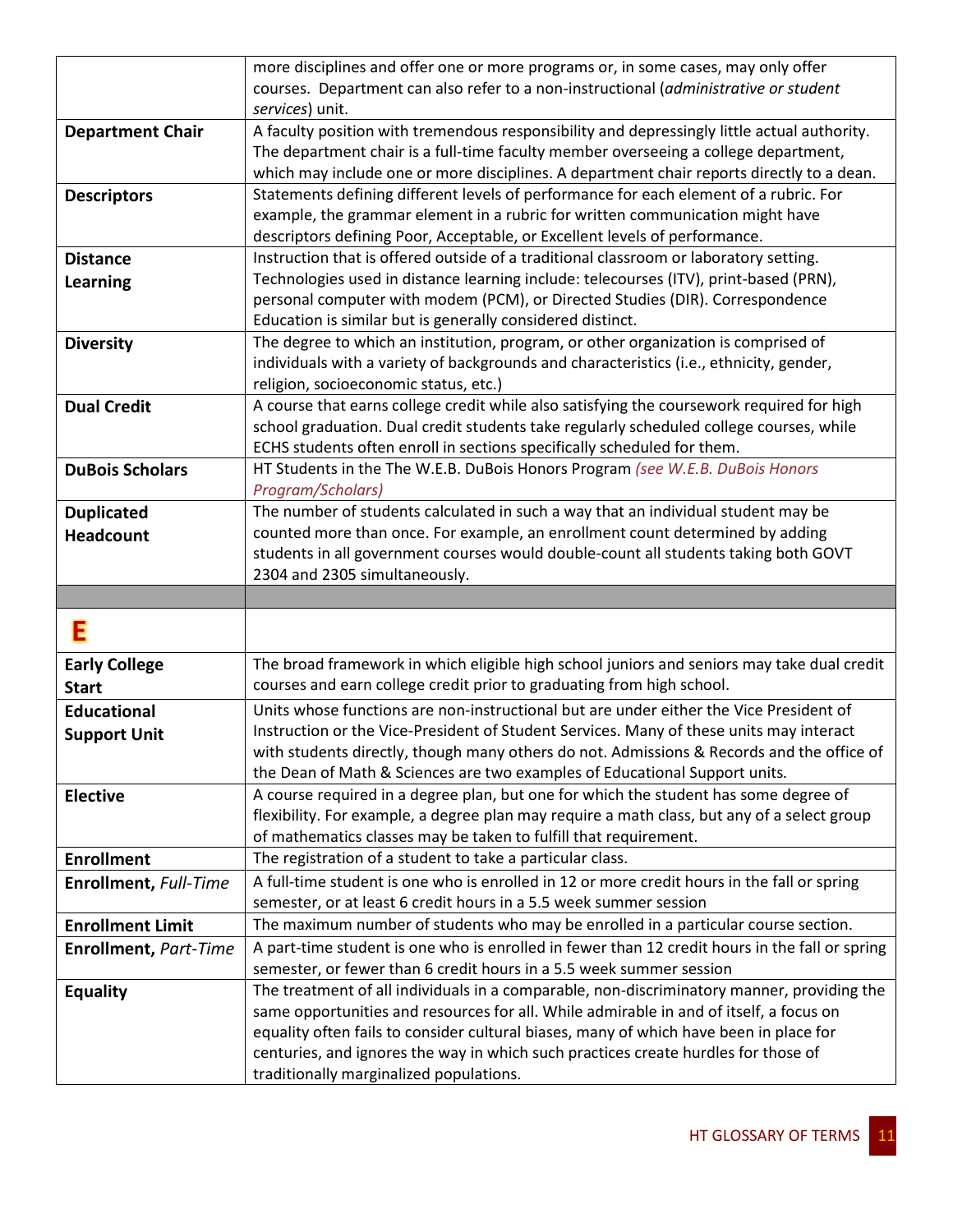| <b>Equity</b>                              | Equity is the provision of resources and support to individuals as needed to ensure not<br>only access to opportunities but the readiness to take advantage of those opportunities to<br>achieve success. In an equitable situation, such as students studying in a particular<br>program, any individual has just as much likelihood of success as any other. Any<br>differences in their performance are entirely due to factors over which the students have |
|--------------------------------------------|-----------------------------------------------------------------------------------------------------------------------------------------------------------------------------------------------------------------------------------------------------------------------------------------------------------------------------------------------------------------------------------------------------------------------------------------------------------------|
|                                            | control. An analysis of their performance that disaggregates the data by race, gender, or<br>any other parameter would show no consistent pattern. To compensate for cultural biases<br>and the societal inequities they create for members of traditionally marginalized                                                                                                                                                                                       |
|                                            | populations, resources are directed towards individuals to provide intentional support as<br>appropriate. Achieving equity requires an awareness of different cultural perspectives and<br>the experiences of members of other groups.                                                                                                                                                                                                                          |
| <b>ESL</b>                                 | ESL English-as-a-Second Language. This term is a synonym for ESOL.                                                                                                                                                                                                                                                                                                                                                                                              |
| <b>ESOL</b>                                | English for Speakers of Other Languages.                                                                                                                                                                                                                                                                                                                                                                                                                        |
| <b>ETS Proficiency</b>                     | A standardized, norm-referenced and criterion-referenced test produced by the                                                                                                                                                                                                                                                                                                                                                                                   |
| <b>Profile</b>                             | Educational Testing Service that is used to assess general education skills. It was formerly<br>known as the MAPP test or the Academic Profile.                                                                                                                                                                                                                                                                                                                 |
| <b>Evaluation</b>                          | A term sometimes synonymous with assessment. The term evaluation however, can also<br>imply some degree of authoritative oversight. Assessment is the measurement of<br>outcomes, whereas evaluation may be the judgment made based on that assessment. The<br>term is also used as shorthand for "faculty evaluations."                                                                                                                                        |
| <b>Extra-Curricular</b>                    | Activities outside of the classroom and usually not for credit. Such activities are often                                                                                                                                                                                                                                                                                                                                                                       |
| <b>Activities</b>                          | viewed as favorably contributing to a well-rounded education, and often involve                                                                                                                                                                                                                                                                                                                                                                                 |
|                                            | recreational and social organizations and events, clubs, athletic leagues, etc. (see Co-                                                                                                                                                                                                                                                                                                                                                                        |
|                                            | <b>Curricular Activities)</b>                                                                                                                                                                                                                                                                                                                                                                                                                                   |
|                                            |                                                                                                                                                                                                                                                                                                                                                                                                                                                                 |
|                                            |                                                                                                                                                                                                                                                                                                                                                                                                                                                                 |
|                                            |                                                                                                                                                                                                                                                                                                                                                                                                                                                                 |
| <b>Faculty, Adjunct</b>                    | Part-time instructors employed on a semester basis.                                                                                                                                                                                                                                                                                                                                                                                                             |
| <b>Faculty Credentials</b><br><b>Table</b> | The Faculty Credentials Table lists the specific requirements for a faculty member to teach<br>in a particular discipline.                                                                                                                                                                                                                                                                                                                                      |
| <b>Faculty, Full-Time</b>                  | Instructional employees in an annually budgeted position with faculty status, including<br>teaching faculty, librarians, and counselors.                                                                                                                                                                                                                                                                                                                        |
| <b>Federal Requirements</b>                | "[C]riteria established by the U.S. Department of Education for inclusion in regional<br>accreditation reviews." 3                                                                                                                                                                                                                                                                                                                                              |
| <b>FERPA</b>                               | Family Educational Rights & Privacy Act. This legislation limits what student information<br>may be made public.                                                                                                                                                                                                                                                                                                                                                |
|                                            | Federal Interagency Committee on Education Code. Every public institution of higher                                                                                                                                                                                                                                                                                                                                                                             |
| <b>FICE Code</b>                           | education has a unique FICE code that identifies it. HT's FICE Code is 003577                                                                                                                                                                                                                                                                                                                                                                                   |
|                                            | Federal Interagency Committee on Education Code. Every public<br>institution of higher education has a unique FICE code that identifies                                                                                                                                                                                                                                                                                                                         |
|                                            | it. Huston-Tillotson University's FICE Code is 003577.                                                                                                                                                                                                                                                                                                                                                                                                          |
| <b>Field of Study</b>                      | Fields of Study were established by Senate Bill 148, passed in 1997. Each field of study "is a                                                                                                                                                                                                                                                                                                                                                                  |
|                                            | selection of lower-division courses that are guaranteed by state law to transfer and apply                                                                                                                                                                                                                                                                                                                                                                      |
|                                            | to a degree program." Students completing fields of study do not have to complete the                                                                                                                                                                                                                                                                                                                                                                           |
|                                            | Core Curriculum and can transfer and apply their coursework to the relevant degree at any                                                                                                                                                                                                                                                                                                                                                                       |
|                                            | public college or university in Texas to which they are accepted. Fields of Study are<br>established for nearly 25 different subjects.                                                                                                                                                                                                                                                                                                                          |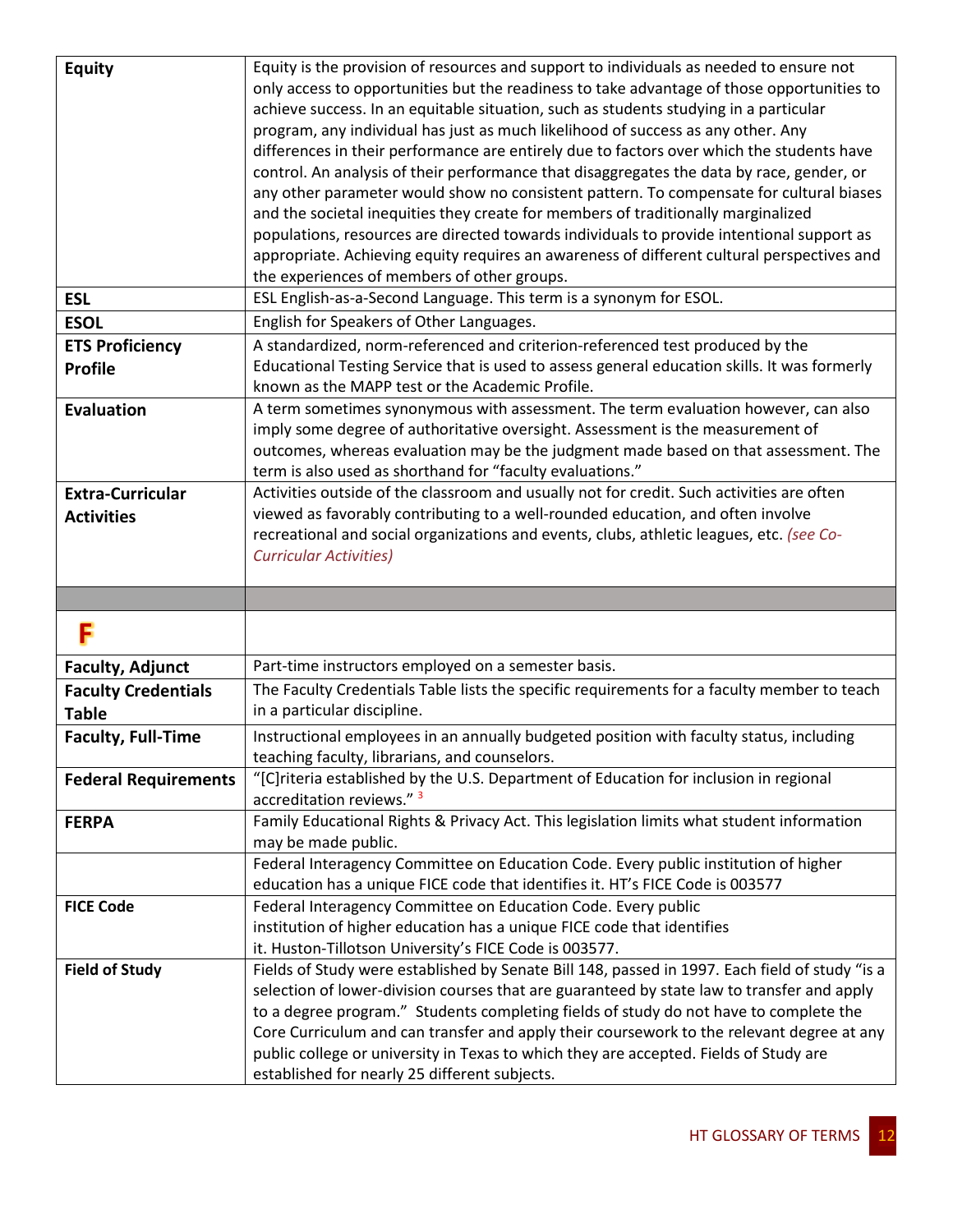| <b>Fifth Year Interim</b>   | Submitted five years prior to an institution's decennial reaffirmation review by SACSCOC, a   |
|-----------------------------|-----------------------------------------------------------------------------------------------|
| Report                      | Fifth-Year Interim Report includes:                                                           |
|                             | • a modified compliance certification                                                         |
|                             | • an Impact Report on the Quality Enhancement Plan,                                           |
|                             | • an abbreviated Institutional Summary Form                                                   |
|                             | • where applicable, a report on off-campus sites initiated since the                          |
|                             | institution's last reaffirmation but not reviewed                                             |
|                             | • a report on issues identified for verification of continued                                 |
|                             | compliance during the last reaffirmation review. <sup>3</sup>                                 |
|                             | (see Compliance; QEP; SACSCOC)                                                                |
| <b>Financially Complete</b> |                                                                                               |
| <b>First-Time in</b>        | "A student who has never attended college or any other postsecondary institution.             |
| <b>College Student</b>      | Students are not reported as first-time in college until they have completed their high       |
|                             | school work." <sup>5</sup> (see FTIC)                                                         |
| <b>Fiscal Year</b>          | The year as measured for accounting purposes, which at HT runs from July. 1 to June 30.       |
| <b>Focused Report</b>       | A report submitted to SACSCOC before the visit of the On-Site Review Committee that           |
|                             | addresses specific concerns raised by the Off-Site Review Committee. (see Off-Site Review     |
|                             | Committee; On-Site Review Committee; Recommendation; SACSCOC)                                 |
| <b>Foundational</b>         | Eight of the nine parts that together comprise the 42-hour Core Curriculum. Each              |
| Component                   | Foundational Component Area covers one of the broad categories of learning and has            |
| <b>Areas</b>                | specific Core Objectives associated with it. The Foundational Component Areas are:            |
|                             | Communication (6 credit hours) (010)<br>٠                                                     |
|                             | Mathematics (3 credit hours) (020)<br>٠                                                       |
|                             | Life and Physical Sciences (6 credit hours) (030)<br>$\bullet$                                |
|                             | Language, Philosophy, and Culture (3 credit hours) (040)<br>$\bullet$                         |
|                             | Creative Arts (3 credit hours) (050)<br>$\bullet$                                             |
|                             | American History (6 credit hours) (060)<br>$\bullet$                                          |
|                             | Government/Political Science (6 credit hours) (070)<br>$\bullet$                              |
|                             | Social and Behavioral Sciences (3 credit hours) (080). <sup>1</sup><br>$\bullet$              |
|                             | (see Component Area Option; General Education)                                                |
| <b>FTIC</b>                 | First-Time in College                                                                         |
| <b>FTSE</b>                 | <b>Full-Time Student Equivalent</b>                                                           |
| <b>Full-Time Faculty</b>    | Instructional employees in an annually budgeted position with faculty status, including       |
|                             | teaching faculty, librarians, and counselors. (see Faculty, Adjunct; Faculty, Temporary Full- |
|                             | Time)                                                                                         |
| <b>Full-Time Student</b>    | A full-time student is one who is enrolled in 12 or more credit hours in the fall or spring   |
|                             | semester, or at least 6 credit hours in a 5.5 week summer session. (see Part-Time Student)    |
| <b>Full-Time Student</b>    | The Full-Time Student Equivalent (FTSE) is a standard allowing enrollment comparisons         |
| Equivalent                  | between institutions. It is determined by taking the total number of semester credit hours    |
|                             | for which students have enrolled and dividing it by fifteen; in this context, 15 SCH is       |
|                             | considered a full-time load.                                                                  |
|                             |                                                                                               |
|                             |                                                                                               |
|                             |                                                                                               |
| G                           |                                                                                               |
| <b>GED</b>                  | General Equivalency Degree, an award equivalent to a high school diploma.                     |
| <b>GELO</b>                 | General Education Learning Outcome, a generic term for general education competencies.        |
|                             | (see General Education)                                                                       |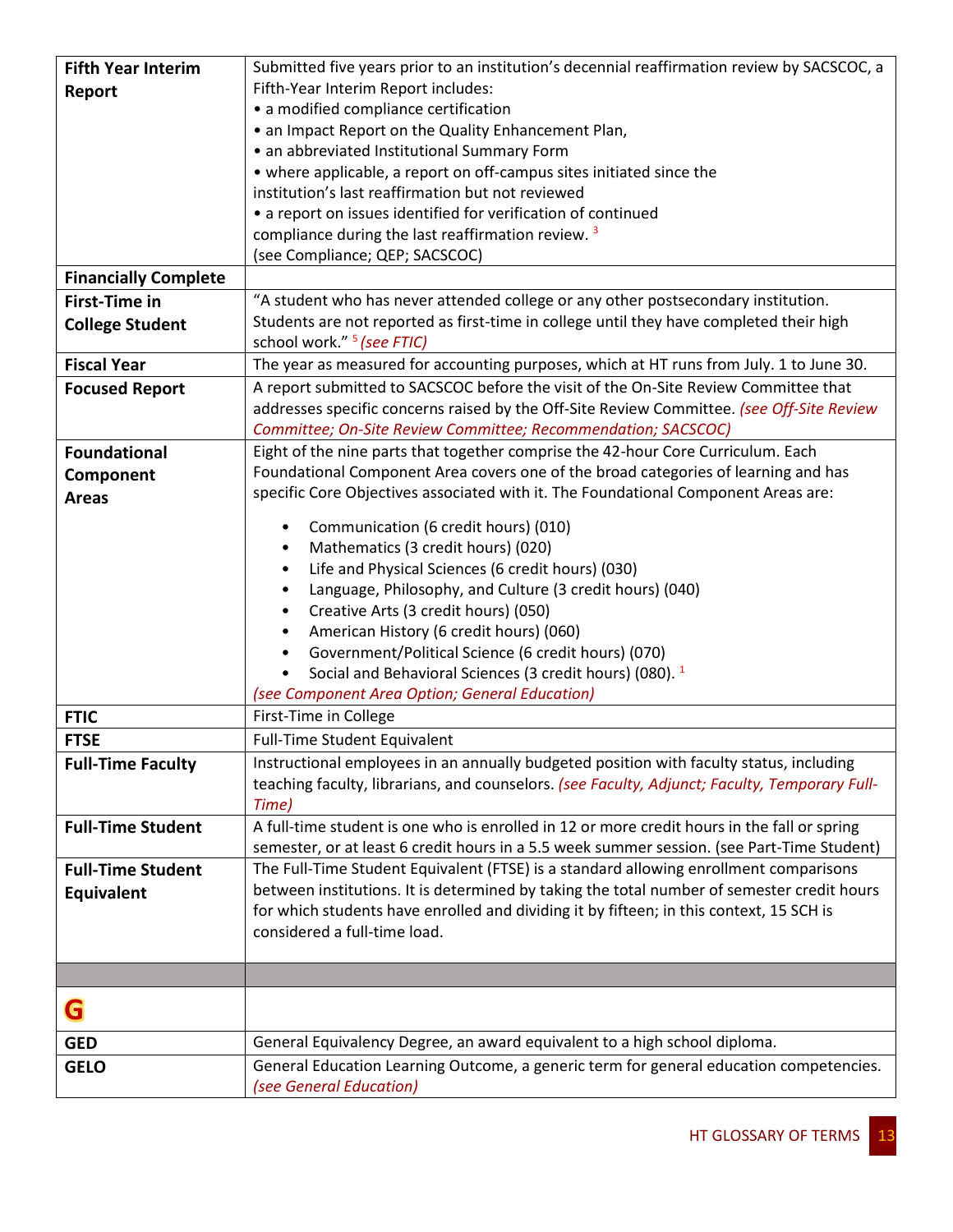| <b>GEM</b>               | General Education Maps and Markers is an initiative sponsored by the AAC&U to define                                                                                                                                                                                                                                                                                                                                                                                                                                                                          |
|--------------------------|---------------------------------------------------------------------------------------------------------------------------------------------------------------------------------------------------------------------------------------------------------------------------------------------------------------------------------------------------------------------------------------------------------------------------------------------------------------------------------------------------------------------------------------------------------------|
|                          | principles and promote guidelines regarding general education. (See AAC&U General                                                                                                                                                                                                                                                                                                                                                                                                                                                                             |
|                          | Education)                                                                                                                                                                                                                                                                                                                                                                                                                                                                                                                                                    |
| <b>General Education</b> | The skills and knowledge expected of any college graduate receiving an associate's degree<br>or higher. General education competencies are student learning outcomes that may be<br>uniquely defined by each institution, but usually include such broad areas as reading,<br>writing, mathematics, critical thinking, teamwork, and so forth. The Core Objectives of the<br>Core Curriculum and SCANS competencies for workforce programs are examples of<br>General Education competencies. (see Core Objectives; General Education Competencies;<br>SCANS) |
| <b>General Education</b> | The institutional learning outcomes that are expected of any college graduate receiving an                                                                                                                                                                                                                                                                                                                                                                                                                                                                    |
| Competencies             | associate's degree or higher. Courses in each Component Area are expected to address<br>particular Core Objectives.                                                                                                                                                                                                                                                                                                                                                                                                                                           |
|                          | THECB's six (6) Core Objectives, are:                                                                                                                                                                                                                                                                                                                                                                                                                                                                                                                         |
|                          | 7. Critical Thinking Skills                                                                                                                                                                                                                                                                                                                                                                                                                                                                                                                                   |
|                          | to include creative thinking, innovation, inquiry, and analysis, evaluation<br>and synthesis of information                                                                                                                                                                                                                                                                                                                                                                                                                                                   |
|                          | <b>Communication Skills</b><br>8.                                                                                                                                                                                                                                                                                                                                                                                                                                                                                                                             |
|                          | to include effective development, interpretation and expression of ideas<br>$\bullet$                                                                                                                                                                                                                                                                                                                                                                                                                                                                         |
|                          | through written, oral and visual communication                                                                                                                                                                                                                                                                                                                                                                                                                                                                                                                |
|                          | 9. Empirical and Quantitative Skills                                                                                                                                                                                                                                                                                                                                                                                                                                                                                                                          |
|                          | to include the manipulation and analysis of numerical data or observable<br>facts resulting in informed conclusions                                                                                                                                                                                                                                                                                                                                                                                                                                           |
|                          | 10. Teamwork                                                                                                                                                                                                                                                                                                                                                                                                                                                                                                                                                  |
|                          | to include the ability to consider different points of view and to work<br>effectively with others to support a shared purpose or goal                                                                                                                                                                                                                                                                                                                                                                                                                        |
|                          | 11. Personal Responsibility                                                                                                                                                                                                                                                                                                                                                                                                                                                                                                                                   |
|                          | to include the ability to connect choices, actions and consequences to<br>ethical decision-making                                                                                                                                                                                                                                                                                                                                                                                                                                                             |
|                          |                                                                                                                                                                                                                                                                                                                                                                                                                                                                                                                                                               |
|                          | 12. Social Responsibility<br>to include intercultural competence, knowledge of civic responsibility, and                                                                                                                                                                                                                                                                                                                                                                                                                                                      |
|                          | the ability to engage effectively in regional, national, and global                                                                                                                                                                                                                                                                                                                                                                                                                                                                                           |
|                          | communities. <sup>1</sup>                                                                                                                                                                                                                                                                                                                                                                                                                                                                                                                                     |
| Generalizable            | "Results that accurately represent the population that was sampled." <sup>2</sup> (see Validity)                                                                                                                                                                                                                                                                                                                                                                                                                                                              |
| <b>Results</b>           |                                                                                                                                                                                                                                                                                                                                                                                                                                                                                                                                                               |
| <b>GIPWE</b>             | Guidelines for Instructional Programs in Workforce Education. These                                                                                                                                                                                                                                                                                                                                                                                                                                                                                           |
|                          | are the THECB guidelines for vocational-technical degree programs.                                                                                                                                                                                                                                                                                                                                                                                                                                                                                            |
|                          | (see ACGM; THECB).                                                                                                                                                                                                                                                                                                                                                                                                                                                                                                                                            |
| Goal                     | A generalized statement of what a program, department, support unit, or institution is                                                                                                                                                                                                                                                                                                                                                                                                                                                                        |
|                          | seeking to accomplish. Goals are often not stated in terms conducive to direct assessment.                                                                                                                                                                                                                                                                                                                                                                                                                                                                    |
|                          | In the institutional planning process, goals are broken into concrete objectives that can be                                                                                                                                                                                                                                                                                                                                                                                                                                                                  |
|                          | accomplished and measured. (see Institutional Planning)                                                                                                                                                                                                                                                                                                                                                                                                                                                                                                       |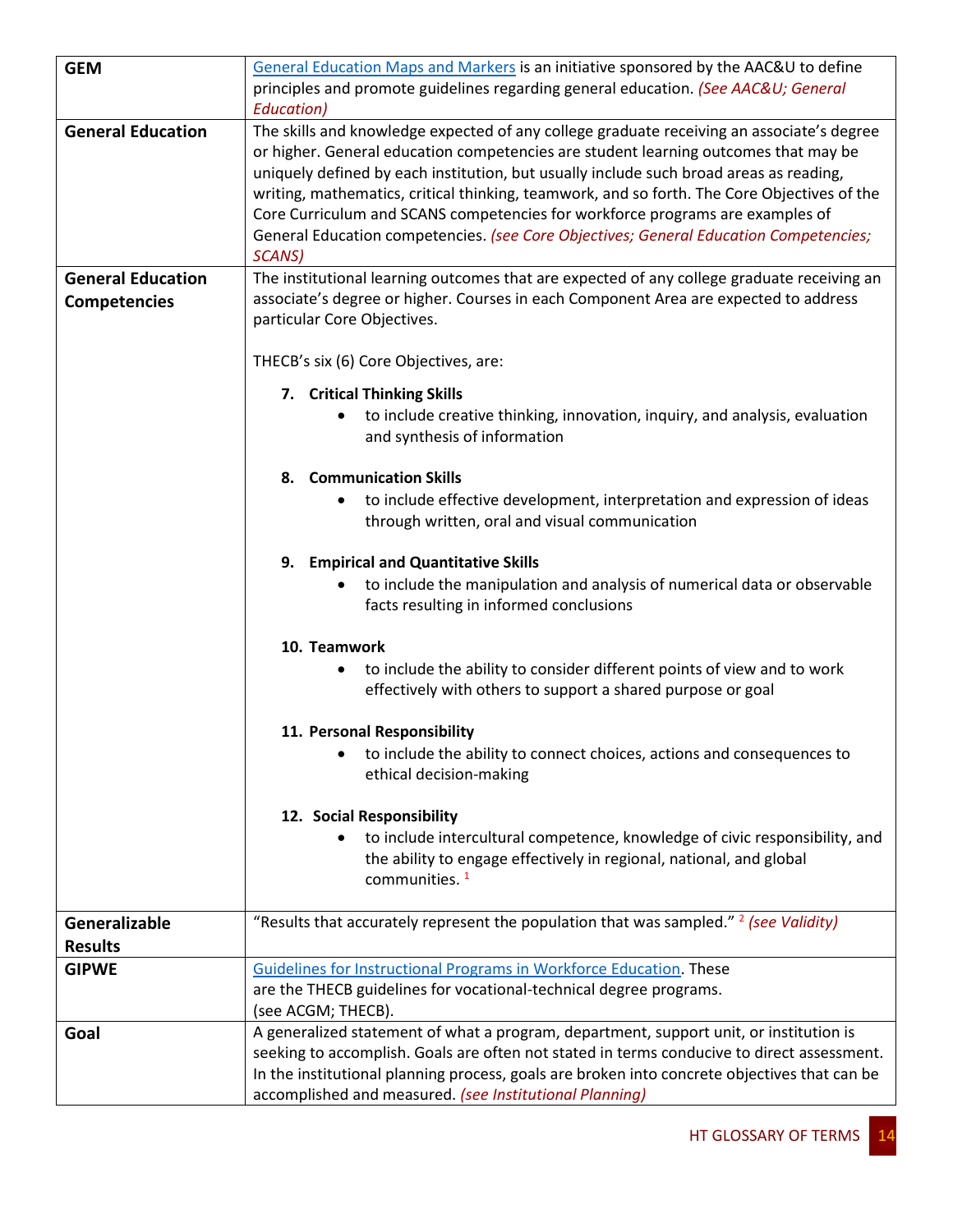| <b>GPA</b>                  | <b>Grade Point Average</b>                                                                                      |
|-----------------------------|-----------------------------------------------------------------------------------------------------------------|
| <b>Grade Distribution</b>   | The proportion of A's, B's, and other grades in a class section or course. (see Faculty                         |
|                             | <b>Evaluations)</b>                                                                                             |
| <b>Grade Point Average</b>  | The grade point average of a student is calculated by dividing the number of credit hours                       |
|                             | into the total grade points (4 point system with $A = 4$ points, B = 3 points, C= 2 points, D = 1               |
|                             | point, F = 0 points). A GPA of 2.0 is the same as a "C" average.                                                |
| Grant                       | Grant are funds given by an entity - frequently, a public body, charitable foundation, or a                     |
|                             | specialized grant-making institution - to an individual or another entity (usually, a non-                      |
|                             | profit organization, sometimes a business or a local government body) for a specific                            |
|                             | purpose linked to public benefit. Unlike loans, grants are not to be paid back. However,                        |
|                             | there are generally stipulations, requirements, and/or expectations that must met in                            |
|                             | return for receiving the grant funding.                                                                         |
|                             |                                                                                                                 |
| н                           |                                                                                                                 |
| <b>HBCU</b>                 | Historically Black College & University - "any historically black college or university that                    |
|                             | was established prior to 1964, whose principal mission was, and is, the education of black                      |
|                             | Americans, and that is accredited by a nationally recognized accrediting agency or                              |
|                             | association determined by the Secretary [of Education] to be a reliable authority as to the                     |
|                             | quality of training offered or is, according to such an agency or association, making                           |
|                             | reasonable progress toward accreditation." 9                                                                    |
| <b>High Impact Practice</b> | High-Impact Practices (HIPs) are educational approaches that have been demonstrated to                          |
|                             | be particularly effective in helping students achieve the desired learning outcomes. HIPs                       |
|                             | include such activities as first-year programs, learning communities, service learning, and                     |
|                             | others.                                                                                                         |
| <b>Hourly Employees</b>     | Personnel who are paid by the hour and who are not in an annually budgeted position.                            |
|                             | With rare exceptions, hourly employees may not work more than 19 hours a week. (see                             |
|                             | Administrative Employees; Classified Employees; Professional/Technical Employees)                               |
| <b>HSE</b>                  | High School Equivalent. This is a newer term for the GED and related coursework to<br>prepare for it. (see GED) |
| <b>HSI</b>                  | Hispanic Serving Institution. An HSI is a college or university whose full-time equivalent                      |
|                             | student population is at least 25% Latinx.                                                                      |
| <b>Hybrid Courses</b>       | Hybrid courses combine traditional classroom instruction with computer-based distance                           |
|                             | learning. The majority of the coursework is online, with some classroom or laboratory                           |
|                             | meetings also scheduled (see Distance Learning)                                                                 |
|                             |                                                                                                                 |
|                             |                                                                                                                 |
| <b>IRB</b>                  | <b>Institutional Review Board</b>                                                                               |
|                             | Submitted as part of the Fifth-Year Interim Report, the Impact Report                                           |
| <b>Impact Report</b>        | demonstrates the extent to which the QEP has affected outcomes                                                  |
|                             | related to student learning. (see Fifth-Year Interim Report; QEP;                                               |
|                             | SACSCOC)                                                                                                        |
| <b>Inclusion</b>            | "Inclusive learning and teaching in higher education refers to the ways in which pedagogy,                      |
|                             | curricula and assessment are designed and delivered to engage students in learning that is                      |
|                             | meaningful, relevant and accessible to all. It embraces a view of the individual and                            |
|                             | individual difference as the source of diversity that can enrich the lives and learning of                      |
|                             | others." <sup>6</sup> (see Culturally Responsive Teaching; Diversity; Equity)                                   |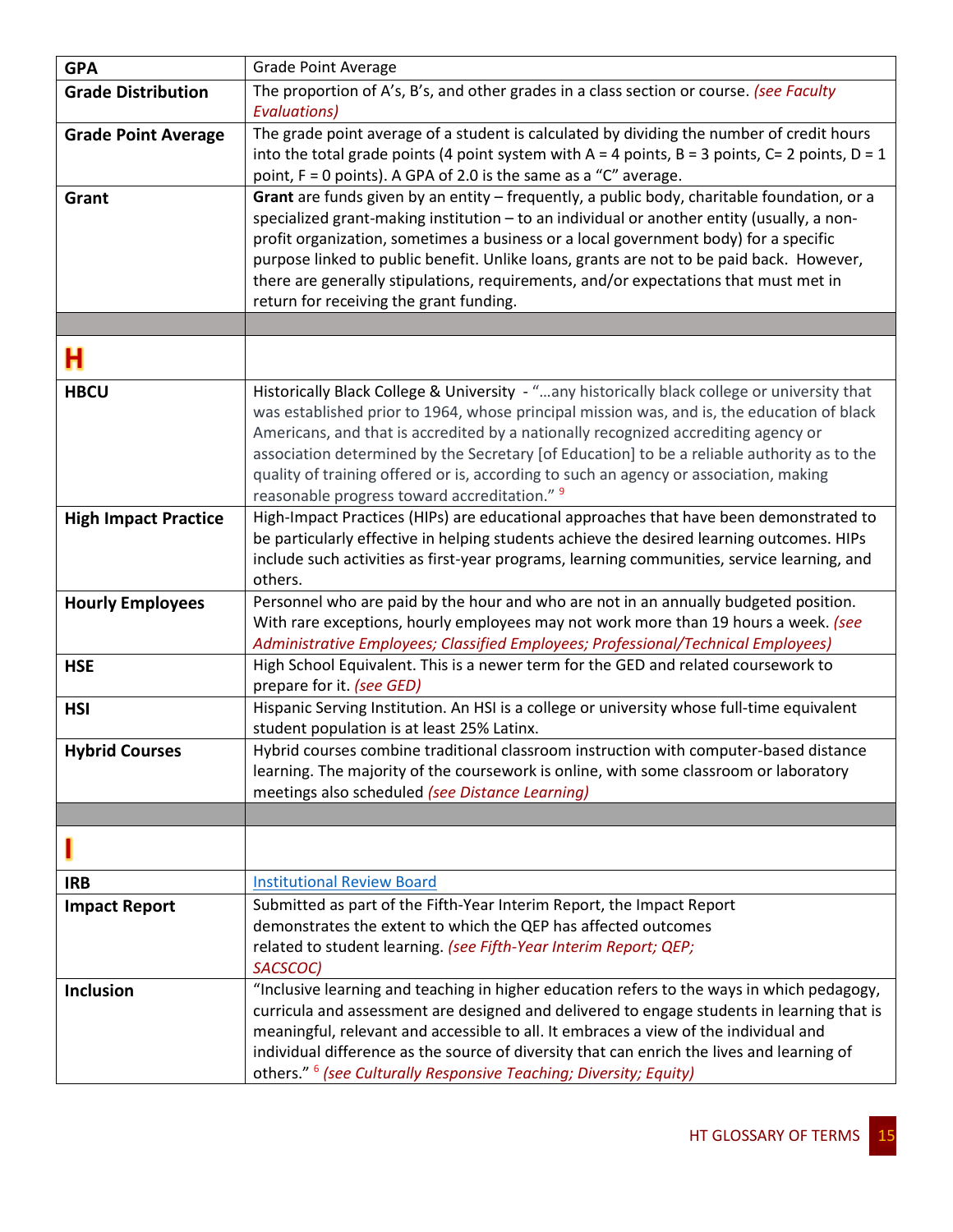| <b>Incomplete Grade</b>       | A grade of "Incomplete" (I) is granted only at the discretion of the instructor when unusual                                                                                       |
|-------------------------------|------------------------------------------------------------------------------------------------------------------------------------------------------------------------------------|
|                               | circumstances occur that prevent the student from completing the coursework by the end                                                                                             |
|                               | of the semester. If the student does not complete the work prescribed by the instructor by                                                                                         |
|                               | the date designated by the instructor, the incomplete grade will automatically be                                                                                                  |
|                               | converted to a grade of F.                                                                                                                                                         |
| <b>Information Literacy</b>   | The ability to use the internet, libraries, or other sources to effectively find, evaluate, and                                                                                    |
|                               | use relevant information. Information literacy closely aligns with critical thinking (see                                                                                          |
|                               | <b>Critical Thinking Skills)</b>                                                                                                                                                   |
| <b>Information</b>            | HT's Department of Information Technology (IT) provides a technology-rich learning and                                                                                             |
| <b>Technology</b>             | working environment for Huston-Tillotson University. It is responsible for implementing,                                                                                           |
|                               | monitoring, and maintaining all university technology such as the campus network and wi-                                                                                           |
|                               | fi, computer systems, computer labs, servers and help desk support.                                                                                                                |
| Institutional                 | A division of an institution focused on the improvement of the entity, primarily involved in                                                                                       |
| Advancement                   | fundraising activities. Offices of institutional advancement are typically responsible for                                                                                         |
|                               | many of the institution's relationships with individuals external to the institution. HT's                                                                                         |
|                               | Office of Institutional Advancement consists of 4 major areas: Development, Marketing &                                                                                            |
|                               | Public Relations, Donor Relations, and Alumni Affairs.                                                                                                                             |
| Institutional                 | The measure to which an institution is achieving its intended mission, goals, and outcomes.                                                                                        |
| <b>Effectiveness</b>          |                                                                                                                                                                                    |
| <b>Institutional Planning</b> | The development of goals by each unit in the University, the objectives to meet those                                                                                              |
|                               | goals, and their alignment from lower level to higher-level units. It includes University-wide                                                                                     |
|                               | strategic planning; division-level, and individual unit planning. Program reviews are part of                                                                                      |
|                               | the planning process. Institutional planning is overseen by the Office of Institutional                                                                                            |
|                               | Planning, Research & Assessment (OIPRA).<br>The HT Institutional Review Board (IRB), along with The Research Standards Committee,                                                  |
| <b>Institutional Review</b>   | informs the University community-at-large concerning the responsibilities of faculty,                                                                                              |
| <b>Board</b>                  | students, or administrative researchers whose projects involve biological or behavioral                                                                                            |
|                               | research using live human and animal subjects, in order to ensure that procedures are                                                                                              |
|                               | followed to safeguard the rights, dignity, and welfare of research subjects and are in                                                                                             |
|                               | conformance with federal regulations.                                                                                                                                              |
| <b>International</b>          | The International Baccalaureate (IB) is a curriculum intended for high school juniors and                                                                                          |
| <b>Baccalaureate</b>          | seniors. It focuses on general education skills and has international recognition. An IB                                                                                           |
|                               | diploma may provide some college course equivalencies, depending on the receiving                                                                                                  |
|                               | institution.                                                                                                                                                                       |
| International                 | Non-citizen academic (F-visa), vocational (M-visa), or exchange (J-visa) students who do                                                                                           |
| <b>Student</b>                | not have permanent residency status. Undocumented students granted Texas residency                                                                                                 |
|                               | and refugees are not classified as international students.                                                                                                                         |
| Internship                    | A learning experience, usually in a workplace setting, in which a student is often supervised                                                                                      |
|                               | by a potential employer. Internships are often part of capstone courses. They are similar to                                                                                       |
|                               | clinicals, but are outside of the health profession. Assessments typically include employer                                                                                        |
|                               | reviews, often with rating scale rubrics.                                                                                                                                          |
| Inter-rater                   | The consistency with which a subjective assessment is scored by different individuals.                                                                                             |
| Reliability                   | When there is some element of interpretation in the scoring of a student's performance,                                                                                            |
|                               | inter-rater reliability becomes an issue, because the scoring by two individuals of the same                                                                                       |
|                               | work may not be the same, even if they are using the same rubric.                                                                                                                  |
| <b>IPEDS</b>                  | Integrated Postsecondary Educational Data System. IPEDS is overseen by the Dept. of<br>Education and collects data from institutions of higher education. HT reports various types |
|                               | of data to IPEDS that are gathered throughout the year by departments across the                                                                                                   |
|                               | University.                                                                                                                                                                        |
|                               |                                                                                                                                                                                    |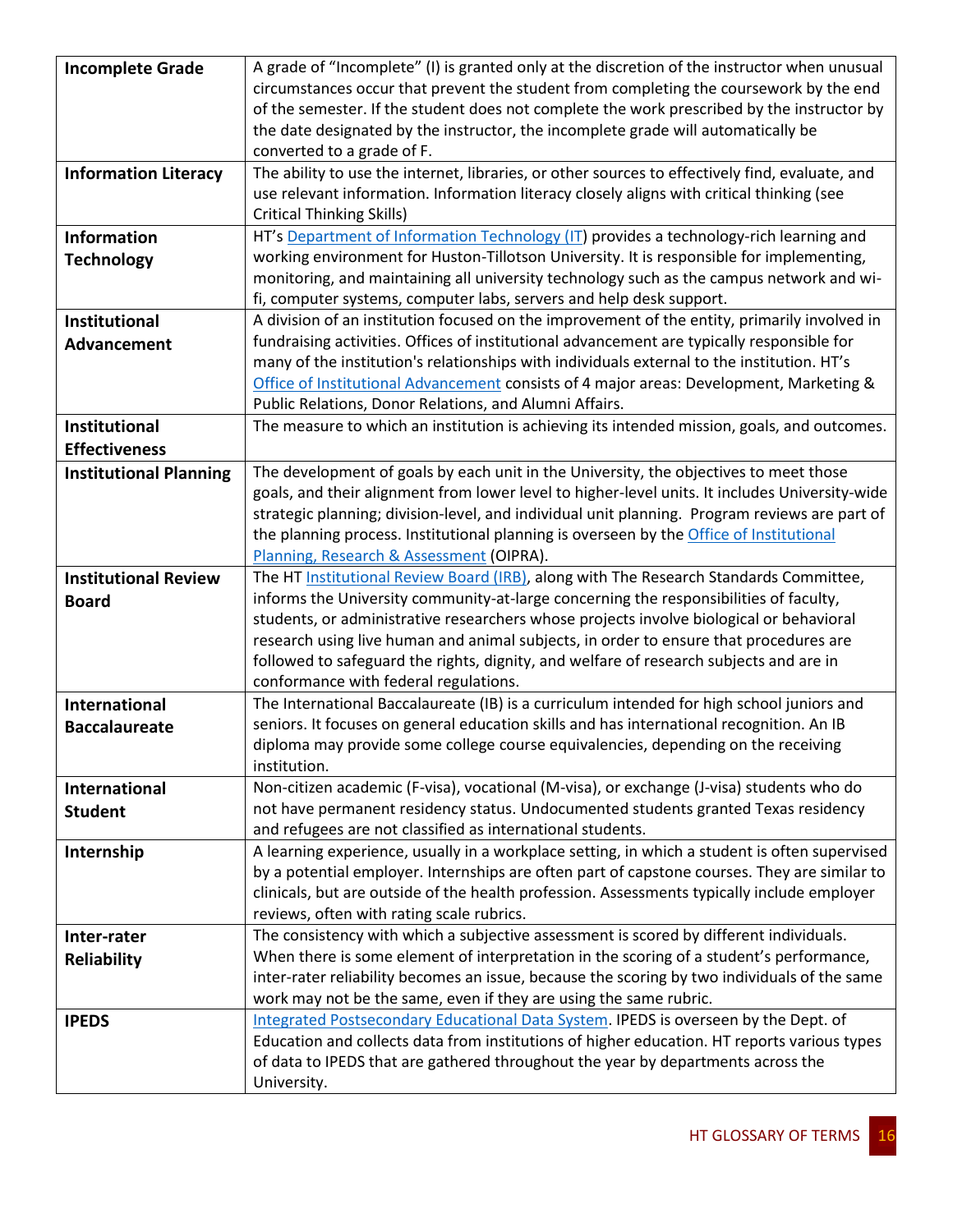| IT                                             | Information Technology; (see Information Technology)                                                                                                                                                                                                                                                                                                                                                      |
|------------------------------------------------|-----------------------------------------------------------------------------------------------------------------------------------------------------------------------------------------------------------------------------------------------------------------------------------------------------------------------------------------------------------------------------------------------------------|
|                                                |                                                                                                                                                                                                                                                                                                                                                                                                           |
|                                                |                                                                                                                                                                                                                                                                                                                                                                                                           |
| <b>Joint Services</b><br><b>Transcript</b>     | A transcript detailing the courses a member of the armed forces has taken, as well as<br>college-level test scores, job descriptions, and other learning experiences. Military courses<br>have been evaluated by the American Council on Education to determine relevant college<br>credit. The JST is used by the Army, Coast Guard, Navy, and Marine Corps. (see Credit for<br><b>Prior Learning)</b>   |
|                                                |                                                                                                                                                                                                                                                                                                                                                                                                           |
| Κ                                              |                                                                                                                                                                                                                                                                                                                                                                                                           |
| $K-12$                                         | Kindergarten through 12th grade.                                                                                                                                                                                                                                                                                                                                                                          |
| $K-16$                                         | Kindergarten through the first four years of college.                                                                                                                                                                                                                                                                                                                                                     |
| <b>KPI</b>                                     | Key Performance Indicator                                                                                                                                                                                                                                                                                                                                                                                 |
|                                                |                                                                                                                                                                                                                                                                                                                                                                                                           |
|                                                |                                                                                                                                                                                                                                                                                                                                                                                                           |
| <b>LEAP</b>                                    | Liberal Education & America's Promise (LEAP) is an initiative led by the AAC&U to promote<br>the broad-based liberal education that is expected of all college graduates. The effort<br>promotes identifying and aligning essential learning outcomes, high impact educational<br>practices, and authentic assessments. (see AAC&U Assessment, Authentic; High-Impact<br><b>Practices; VALUE Rubrics)</b> |
| <b>Learning</b><br><b>Management</b><br>System | A software system designed to allow online interfacing between faculty and students,<br>including posting documents, making announcements, conducting assessments, having<br>discussion boards, and other activities. HT uses Canvas for its learning<br>management system. (see Canvas)                                                                                                                  |
| Lecture<br><b>Equivalent Hours</b>             | Lecture Equivalent Hours (LEH) is a standard for comparison between courses of differing<br>contact hours. Lab hours are valued at 75% of lecture hours, so a standard laboratory<br>science course with 3 hours of lecture and 3 hours of lab a week is 5.25 LEH. Most 3 credit<br>hour classes that meet for three hours a week are 3 LEH.                                                              |
| <b>LEH</b>                                     | Lecture Equivalent Hours.                                                                                                                                                                                                                                                                                                                                                                                 |
| <b>Levels of Mastery</b>                       | The extent to which a student is proficient with a particular learning outcome. PSLOs are<br>often introduced in one course, reinforced in another, and mastered in a third.                                                                                                                                                                                                                              |
| <b>LMS</b>                                     | Learning Management System (see Canvas)                                                                                                                                                                                                                                                                                                                                                                   |
| <b>Lower Division</b>                          | Courses determined by the Texas Higher Education Coordinating Board to be at the<br>freshman or sophomore level of college. (see THECB; Upper Division)                                                                                                                                                                                                                                                   |
| <b>Lumina Foundation</b>                       | A private foundation whose "goal is to prepare people for informed citizenship and for<br>success in a global economy." 4 It works with government and other nonprofit entities to<br>promote educational accessibility and related higher education initiatives. (see Achieving<br>the Dream)                                                                                                            |
| M                                              |                                                                                                                                                                                                                                                                                                                                                                                                           |
| <b>MBA</b>                                     | Master of Business Administration -                                                                                                                                                                                                                                                                                                                                                                       |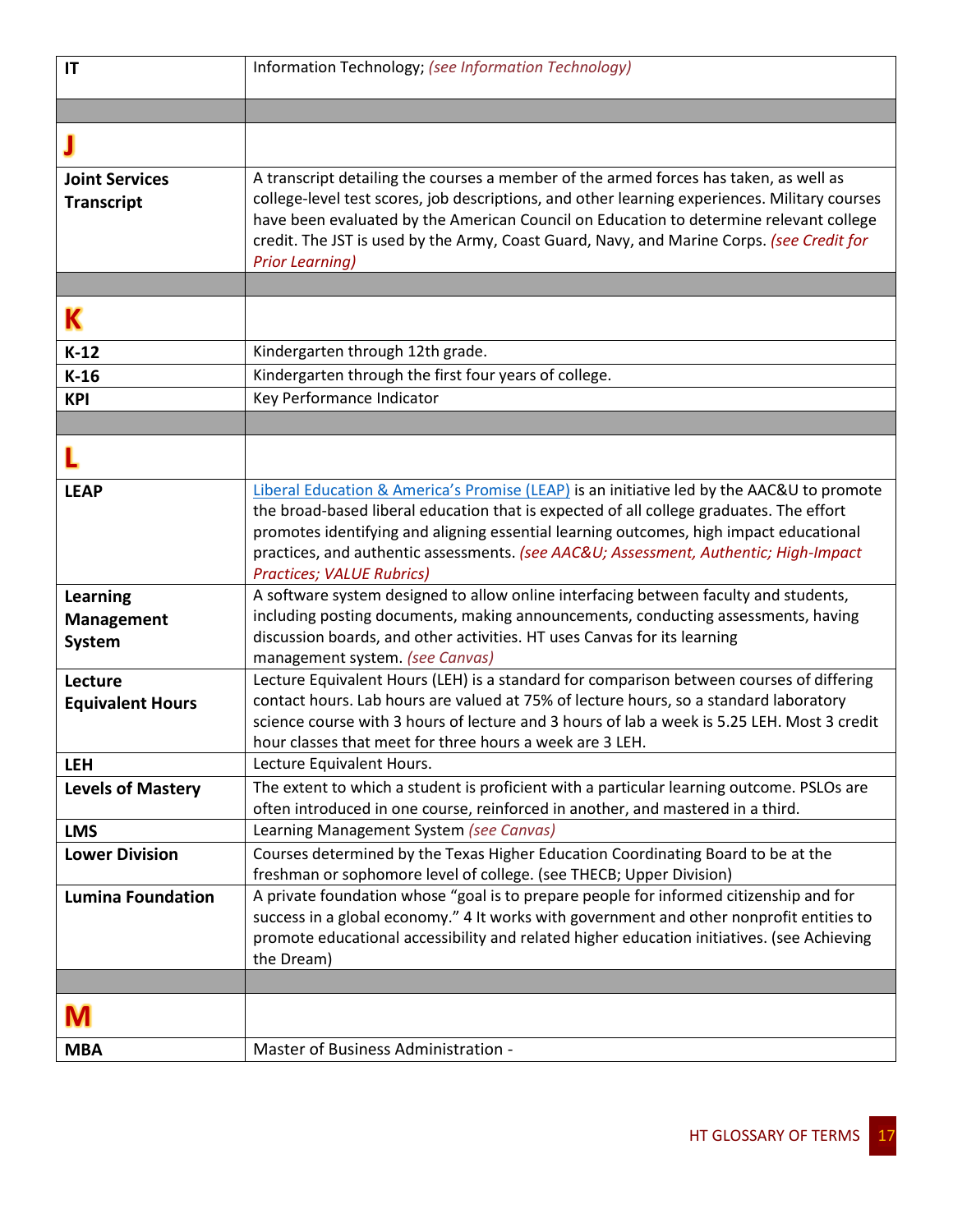| <b>Master Syllabus</b>   | The master syllabus for a course is a framework upon which individual faculty build the                                                                                          |
|--------------------------|----------------------------------------------------------------------------------------------------------------------------------------------------------------------------------|
|                          | syllabus for their particular course sections.                                                                                                                                   |
|                          | (Plural: Master Syllabi)                                                                                                                                                         |
| <b>Matriculate</b>       | To enroll in a college or university as a candidate for a degree.                                                                                                                |
| <b>Milestone</b>         | A "measurable educational achievement", such as demonstrating problem-solving skills,                                                                                            |
|                          | finishing a developmental education sequence, or graduating from college. Milestones are                                                                                         |
|                          | significant to the individual. But while some educational milestones are measured by an                                                                                          |
|                          | institution as formal completions, others are not. (see Momentum Points)                                                                                                         |
| <b>Minute Paper</b>      | A quick assessment given at the end of class session in which students identify the most                                                                                         |
|                          | important thing they learned in that day's instruction and an important, unanswered                                                                                              |
|                          | question that they still have. If a pattern emerges, the instructor can spend additional time                                                                                    |
|                          | on unanswered questions or otherwise adjust their teaching. (see Muddiest Point)                                                                                                 |
| <b>Mission Statement</b> | The overarching purpose of a department or administrative unit. The mission statement                                                                                            |
|                          | illustrates how the unit connects and contributes to the College's overall work. The mission                                                                                     |
|                          | statement usually remains the same from year-to-year.                                                                                                                            |
| Momentum                 | A momentum point is a "measurable student attainment", such as completing a set of                                                                                               |
| <b>Points</b>            | courses or obtaining a degree, that has a clear relationship to students' achievement of                                                                                         |
|                          | milestones and that is recorded at the institutional level. Some momentum points are<br>milestones in themselves, such as graduating, but others, such as completing Calculus I, |
|                          | merely indicate the extent to which students are progressing towards a milestone. (see                                                                                           |
|                          | Milestones)                                                                                                                                                                      |
| <b>Monitoring</b>        | This Report addresses recommendations and continued concerns of compliance usually                                                                                               |
| Report                   | identified by the SACSCOC Committee on Compliance and Reports (C&R) or by the                                                                                                    |
|                          | Executive Council and referred to the SACSCOC Board of Trustees.                                                                                                                 |
| <b>MSC</b>               | Multi-State Collaborative                                                                                                                                                        |
| <b>Muddiest (Muddy)</b>  | A quick assessment given at the end of class session in which students identify the topic of                                                                                     |
| Point                    | the day's instruction that was the least clear to them. If a pattern emerges, the instructor                                                                                     |
|                          | can then spend additional time on that topic. (see Minute Paper)                                                                                                                 |
| <b>Multiple-Choice</b>   | A form of closed-question assessment in which a set of possible answers is provided and                                                                                          |
| Question                 | from which the student must choose the most correct one. (see Closed-Ended Question;                                                                                             |
|                          | Distractors; Stem)                                                                                                                                                               |
| <b>Multi-State</b>       | Commonly referred to as the MSC, the full name is the Multi-State Collaborative to                                                                                               |
| Collaborative            | Advance Learning Outcomes Achievement. This initiative from 2014-2018 was led by the                                                                                             |
|                          | AAC&U and SHEEO and involved 12 state higher education systems and 88 two-year and                                                                                               |
|                          | four-year institutions. Participants gathered work from students nearing the end of their                                                                                        |
|                          | academic programs and sent it along with relevant demographic information to the AC&U.                                                                                           |
|                          | Trained faculty evaluators then scored the work using the appropriate VALUE rubrics. Each                                                                                        |
|                          | school then received information back about how its students performed and how they<br>compared to the other institutions involved. This model for comprehensive general         |
|                          | education assessment inspired the Texas Assessment Collaborative and has since                                                                                                   |
|                          | developed into the VALUE Institute. (see AAC&U SHEEO; Texas Assessment Collaborative;                                                                                            |
|                          | <b>VALUE Institute; VALUE Rubrics)</b>                                                                                                                                           |
|                          |                                                                                                                                                                                  |
|                          |                                                                                                                                                                                  |
| N                        |                                                                                                                                                                                  |
| <b>NACE</b>              | National Association of Colleges and Employers - Established in 1956, NACE is a                                                                                                  |
|                          | professional association that connects over 9,900 college career services professionals;                                                                                         |
|                          | over 3,200 university relations and recruiting professionals; and over 300 business solution                                                                                     |
|                          | providers that serve this community. NACE provides information on the employment of                                                                                              |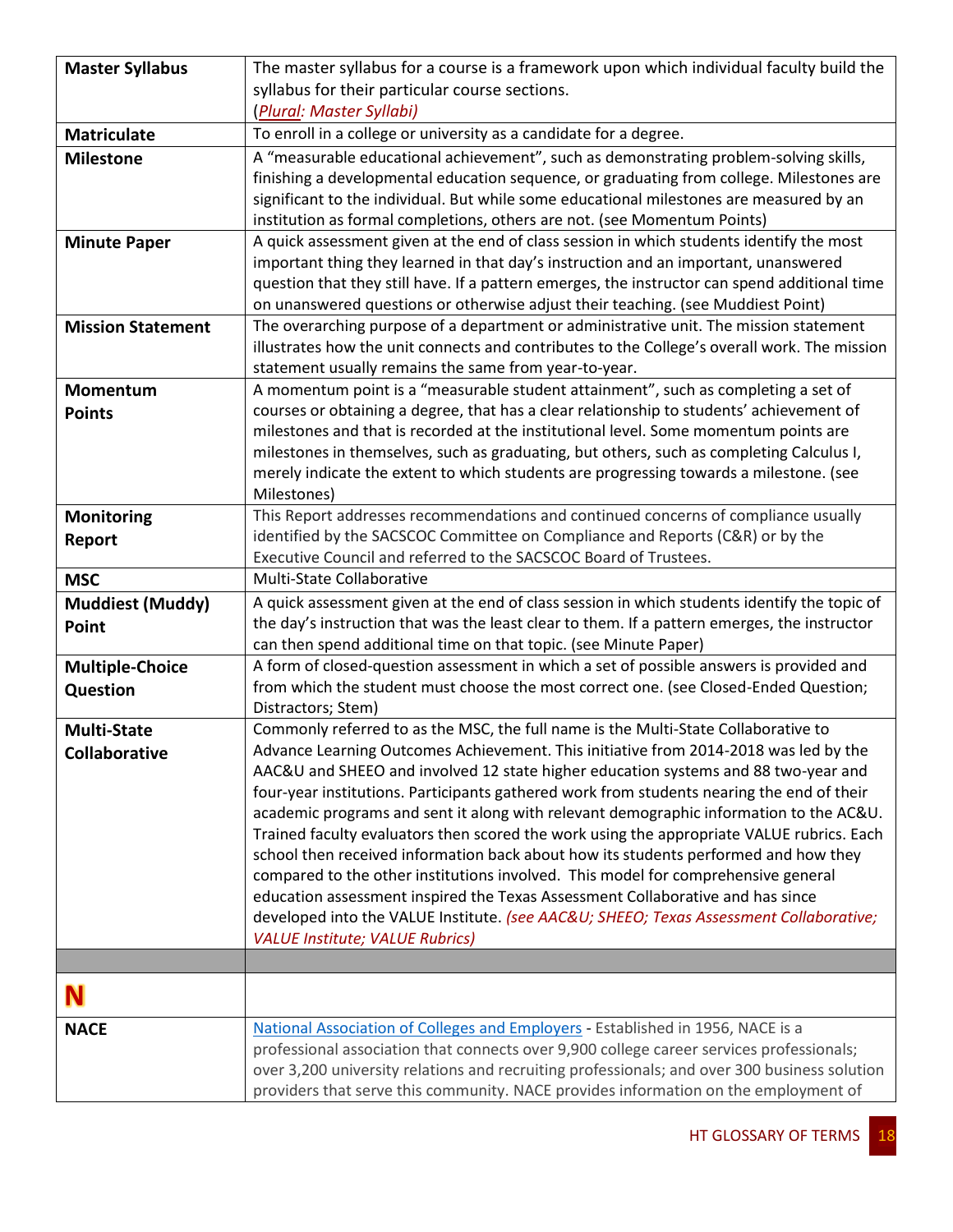|                                 | the college educated, and forecasts hiring and trends in the job market; tracks starting                                                                                                   |
|---------------------------------|--------------------------------------------------------------------------------------------------------------------------------------------------------------------------------------------|
|                                 | salaries, recruiting and hiring practices, and student attitudes and outcomes; and identifies<br>best practices and benchmarks.                                                            |
|                                 |                                                                                                                                                                                            |
| <b>National Institute</b>       | The National Institute for Learning Outcomes Assessment (NILOA) is an organization whose                                                                                                   |
| for Learning                    | mission is to promote the effective use of assessment data to improve student learning. It                                                                                                 |
| <b>Outcomes</b>                 | also serves to communicate about assessment with stakeholders and policy makers.                                                                                                           |
| <b>Assessment</b>               |                                                                                                                                                                                            |
| <b>NCES</b>                     | The National Center for Education Statistics. The NCES is a branch of the federal Dept. of                                                                                                 |
|                                 | Education that collects and analyzes educational data.                                                                                                                                     |
|                                 |                                                                                                                                                                                            |
| <b>NILOA</b>                    | National Institute for Learning Outcomes Assessment                                                                                                                                        |
| <b>Noel-Levitz</b>              | The Student Satisfaction Survey (SSI) is often referred to simply as "the Noel-Levitz." It                                                                                                 |
| <b>Student</b>                  | seeks to identify those aspects of college life that are most important to students and how                                                                                                |
| <b>Satisfaction</b>             | satisfied they are with them at the institution at which the survey is conducted.                                                                                                          |
| Inventory                       |                                                                                                                                                                                            |
| <b>Non-Credit</b>               | Classes or courses that do not meet the requirements for a certificate or a degree at a                                                                                                    |
| <b>Courses</b>                  | given institution. Non-credit courses may serve one of several purposes: to explore new                                                                                                    |
|                                 | fields of study, increase proficiency in a particular profession, develop potential, or enrich                                                                                             |
|                                 | life experiences through cultural and/or recreational studies. Continuing education courses                                                                                                |
|                                 | are one such example of non-credit courses. (see Continuing Education)                                                                                                                     |
| <b>Non-Resident Alien</b>       | "A self-reported race/ethnicity category for an individual who is not a citizen or permanent<br>resident of the United States and who is in this country on a temporary basis and does not |
|                                 | have the right to remain indefinitely." <sup>5</sup>                                                                                                                                       |
| <b>Norming</b>                  | The process whereby results of an assessment are examined so as to ensure reliability                                                                                                      |
|                                 | between reviewers and/or to compare an individual student's score to that of other                                                                                                         |
|                                 | students. Evaluators are normed to ensure high levels of inter-rater reliability. (see                                                                                                     |
|                                 | Assessment, Norm-Referenced; Calibration Norming; Inter-rater Reliability)                                                                                                                 |
|                                 |                                                                                                                                                                                            |
|                                 |                                                                                                                                                                                            |
| <b>Objective</b>                | A measurable step taken towards achieving a goal.                                                                                                                                          |
| <b>OER</b>                      | Open Educational Resources are instructional and research materials whose intellectual                                                                                                     |
|                                 | property license allows their free use and adaptation by faculty for their own courses. Such                                                                                               |
|                                 | resources can include assignments, entire textbooks, videos, modules, assessments, or                                                                                                      |
|                                 | indeed, anything else. One of the goals of making such materials available is to: 1) reduce                                                                                                |
|                                 | the cost of education to students by eliminating the need to buy textbooks or other                                                                                                        |
|                                 | supporting materials; and 2) ensure that all students have access to such materials at the<br>start of the semester.                                                                       |
| <b>Office of Institutional</b>  | The Office of Institutional Planning, Research, & Assessment (OIPRA) is HT's division that                                                                                                 |
| <b>Planning, Research &amp;</b> | oversees the University's institutional effectiveness activities and processes, such as:                                                                                                   |
| <b>Assessment</b>               | strategic planning, institutional research and data, assessment of student learning and                                                                                                    |
|                                 | other institutional outcomes, and adherence to SACSCOC accreditation standards. (See                                                                                                       |
|                                 | OIPRA, SACSCOC, Student Learning Outcomes,)                                                                                                                                                |
| <b>Official Reporting</b>       | A synonym for the Census Date, the day in a semester in which HT certifies the enrollment                                                                                                  |
| <b>Date</b>                     | in courses. This date is on the 12th class day of the Fall and Spring semester, and the 4th                                                                                                |
|                                 | class day of the second summer session for the Summer semester. Enrollment numbers                                                                                                         |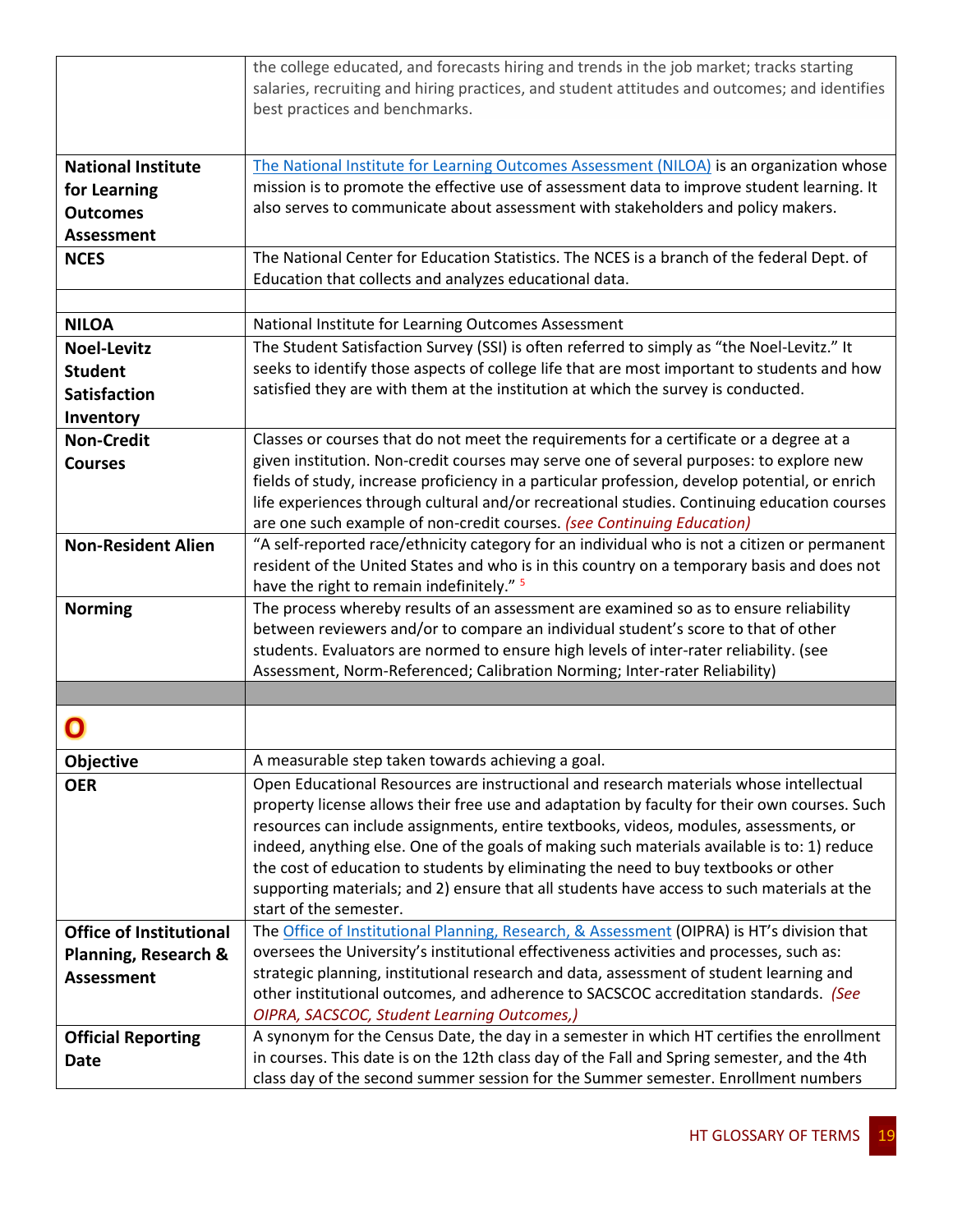|                          | certified on these dates are reported to the Texas Higher Education Coordinating Board                                                                                                           |
|--------------------------|--------------------------------------------------------------------------------------------------------------------------------------------------------------------------------------------------|
|                          | and others. (see 4th Class Day; 12th Class Day; Census Date)                                                                                                                                     |
| <b>Off-Site Review</b>   | "Composed of a Chair and evaluators for finance, institutional effectiveness, organization                                                                                                       |
| <b>Committee</b>         | and administration, student support services, learning support services, and two or more                                                                                                         |
|                          | evaluators for educational programs, the Off-Site Review Committee completes the                                                                                                                 |
|                          | first review of the Compliance Certification developed by a Member institution seeking                                                                                                           |
|                          | Reaffirmation of Accreditation." <sup>3</sup> . (see On-Site Review Committee; Reaffirmation of                                                                                                  |
|                          | Accreditation; Principles of Accreditation; SACSCOC)                                                                                                                                             |
| <b>OIPRA</b>             | Office of Institutional Planning, Research, & Assessment                                                                                                                                         |
| <b>Online course</b>     | A course primarily taught in a distance-learning format by using the internet. (see                                                                                                              |
|                          | Distance-Learning)                                                                                                                                                                               |
| <b>On-Site Review</b>    | "Composed of a minimum of seven members (the Chair and evaluators in the areas of                                                                                                                |
| <b>Committee</b>         | organization/governance, faculty, educational programs, student support services,                                                                                                                |
|                          | institutional effectiveness, and the Quality Enhancement Plan), the On-Site Review                                                                                                               |
|                          | Committee visits a Member institution seeking Reaffirmation of Accreditation to complete                                                                                                         |
|                          | the review of the standards begun by the Off-Site Review Committee and to review the                                                                                                             |
|                          | Quality Enhancement Plan. <sup>3</sup> . (see Off-Site Review Committee; Reaffirmation of                                                                                                        |
|                          | Accreditation; Principles of Accreditation; SACSCOC)<br>Assessment questions in which the possible answers can be very long and are often                                                        |
| Open-ended               | qualitative. An essay prompt would be an example of an open-ended question. (see                                                                                                                 |
| <b>Questions</b>         | Assessment, Qualitative; Closed-Ended Questions)                                                                                                                                                 |
| <b>Outcome</b>           | As the term is used at HT, it refers specifically to learning outcomes, that is, what students                                                                                                   |
|                          | are expected to know or be able to do upon completion of a course or program. Learning                                                                                                           |
|                          | outcomes may be at the course-level (CSLOs), program-level (PSLOs), or                                                                                                                           |
|                          | institutional-level (gen ed competencies). The term may also be used to refer to process                                                                                                         |
|                          | outcomes (what a unit or process is expected to achieve) or satisfaction outcomes (a                                                                                                             |
|                          | measure of how well a unit serves its target group), but such usage should be avoided for                                                                                                        |
|                          | the sake of clarity. (see Course-level Student Learning Outcomes; General Education                                                                                                              |
|                          | Competencies; Objective; Program-level Student Learning Outcomes)                                                                                                                                |
|                          |                                                                                                                                                                                                  |
|                          |                                                                                                                                                                                                  |
|                          |                                                                                                                                                                                                  |
| <b>Part-Time Student</b> | A part-time student is one who is enrolled in fewer than 12 credit hours in the fall or spring                                                                                                   |
|                          | semester, or fewer than 6 credit hours in a 5.5 week summer session. (see Full-Time                                                                                                              |
|                          | Student)                                                                                                                                                                                         |
| <b>Pass/Fail Courses</b> | Courses taken pass/fail do not earn letter grades or grade points for students. If a student                                                                                                     |
|                          | passes a pass/fail course, he/she receives a "P" (pass) or "CR" (credit) on the transcript and<br>the credit hours. If the student does not pass the course, they will receive a "NP" (not pass) |
|                          | or a "NC" (no credit) on the transcript and no credit hours. The evaluation for the pass/fail                                                                                                    |
|                          | course is not figured into the student's GPA.                                                                                                                                                    |
| <b>PCM</b>               | Personal computer and modem, a method for providing distance education. Today, this is                                                                                                           |
|                          | synonymous with an online course. (see Distance-Learning; Online Course)                                                                                                                         |
| Pedagogy                 | Pedagogy is the study of being a teacher or the process of teaching. The term generally                                                                                                          |
|                          | refers to strategies of instruction, or a style of instruction.                                                                                                                                  |
|                          | <b>OR</b>                                                                                                                                                                                        |
|                          | The art and science of how something is taught and how students learn. Includes how                                                                                                              |
|                          | teaching occurs, the approach to teaching and learning, the way the content is delivered,                                                                                                        |
|                          | and what students learn as a result of the process.                                                                                                                                              |
| <b>Pell Grant</b>        | A federal subsidy provided by the Department of Education and given                                                                                                                              |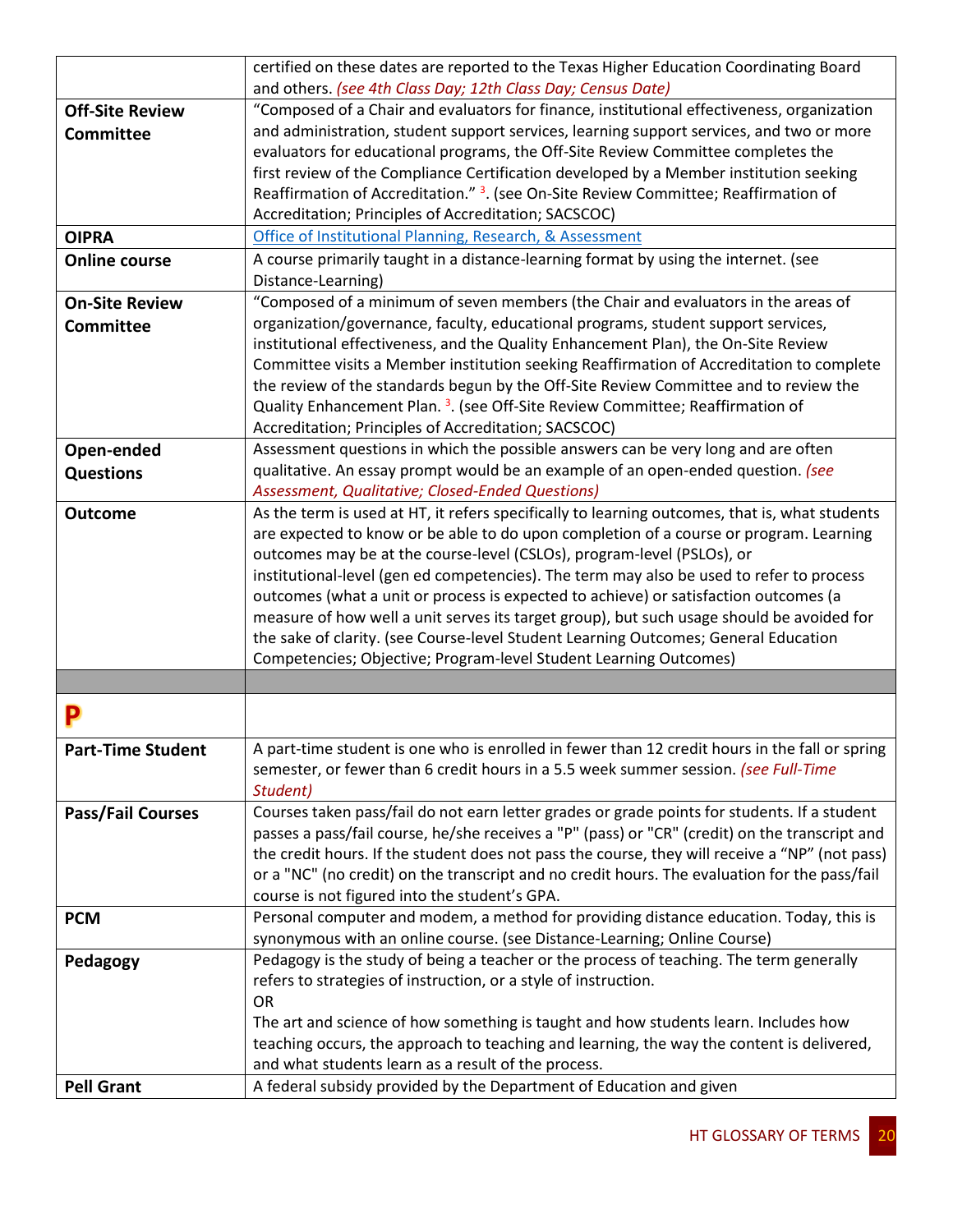|                            | to undergraduate students based on financial need. Because of its                                                                                                                       |
|----------------------------|-----------------------------------------------------------------------------------------------------------------------------------------------------------------------------------------|
|                            | relationship to students' personal financial situation, Pell grant status                                                                                                               |
|                            | is often used as a proxy for identifying low-income students in                                                                                                                         |
|                            | institutional data analyses.                                                                                                                                                            |
| Persistence                | A student's continuing of their enrollment from one semester to the next.                                                                                                               |
| <b>PLA</b>                 | <b>Prior Learning Assessment</b>                                                                                                                                                        |
| <b>Placement Tests</b>     | Exams given during the admissions process to determine a prospective student's                                                                                                          |
|                            | proficiency of basic skills so as to place them at the appropriate level of instruction.                                                                                                |
| <b>Portfolios</b>          | A compilation of student work collected at various stages of their academic progress to                                                                                                 |
|                            | demonstrate improvement of important skills, such as writing. The use of portfolios is                                                                                                  |
|                            | considered one of the more equitable forms of assessment.                                                                                                                               |
| <b>PPE</b>                 | Personal Protective Equipment                                                                                                                                                           |
| Practicum                  | A general term for a learning experience outside of the classroom                                                                                                                       |
|                            | and in which a student gains workplace training. Practicums can                                                                                                                         |
|                            | include internships, student-teaching, clinicals, and work-study                                                                                                                        |
|                            | programs, and any similar activities. (see Clinical; Internship)                                                                                                                        |
| Prerequisite               | "A course or competency required prior to entering a program or a course" 1                                                                                                             |
| <b>Principles of</b>       | The Core Requirements, Comprehensive Standards, and Federal Requirements that an                                                                                                        |
| <b>Accreditation</b>       | institution must meet in order to be accredited by the Southern Association of Colleges &                                                                                               |
|                            | Schools Commission on Colleges (SACSCOC). The extent to which an institution meets                                                                                                      |
|                            | these principles is described in the Compliance Certification (see Accreditation; Core                                                                                                  |
|                            | Requirements; Compliance Certification; Comprehensive Standards; Federal                                                                                                                |
|                            | Requirements; Reaffirmation of Accreditation; SACSCOC)                                                                                                                                  |
| <b>Prior Learning</b>      | Also known as credit for prior learning, giving credit for prior learning is an equitable<br>practice that helps students receive appropriate college credit for previous work.         |
| <b>Assessment</b>          | Departmental faculty control the process; means by which students demonstrate                                                                                                           |
|                            | achievement of relevant learning outcomes might include transfer credit, military                                                                                                       |
|                            | transcripts, CLEP exams, continuing education to credit articulations, portfolios, and                                                                                                  |
|                            | others. (see Advanced Placement Exam; Apprenticeship; CLEP; Continuing Education; Credit                                                                                                |
|                            | for Prior Learning; Industry Recognized Certifications; Military Transcript;                                                                                                            |
|                            | <b>Portfolio; Prior Learning Assessment)</b>                                                                                                                                            |
| <b>Private Institution</b> | An institution that is not publicly supported by tax dollars, but whose income derives from                                                                                             |
|                            | private donations, other organizations, and/or student fees and tuition. Because they do                                                                                                |
|                            | not receive tax money, private institutions do not have to follow many of the regulations                                                                                               |
|                            | placed on public institutions. HT is a private university.                                                                                                                              |
| Probation                  | The more serious of the sanctions levied by SACSCOC, an institution is placed on Probation                                                                                              |
| (Institutional             | if it fails "to correct deficiencies or make satisfactory progress toward compliance with                                                                                               |
| Accreditation)             | the Principles of Accreditation."7 The maximum amount of time an institution may be                                                                                                     |
|                            | on Probation is two years. (see SACSCOC; Warning)                                                                                                                                       |
| Probation, Academic        | Students who fail to maintain satisfactory academic progress (SAP) are placed on academic                                                                                               |
|                            | probation. Such status makes them ineligible for financial aid. (see Satisfactory Academic                                                                                              |
|                            | Progress; Suspension, Academic; Warning, Academic)                                                                                                                                      |
| Program                    | A plan of coursework that, if successfully completed, will lead to the awarding of a degree                                                                                             |
|                            | or certificate.                                                                                                                                                                         |
| <b>Program Review</b>      | A component of the institutional planning process, Faculty use the Program Review                                                                                                       |
|                            | framework to conduct a reflective evaluation of the content, quality, and effectiveness of a<br>discipline's curriculum and other features. (see institutional Planning; Program Review |
|                            | <b>Working Group)</b>                                                                                                                                                                   |
|                            |                                                                                                                                                                                         |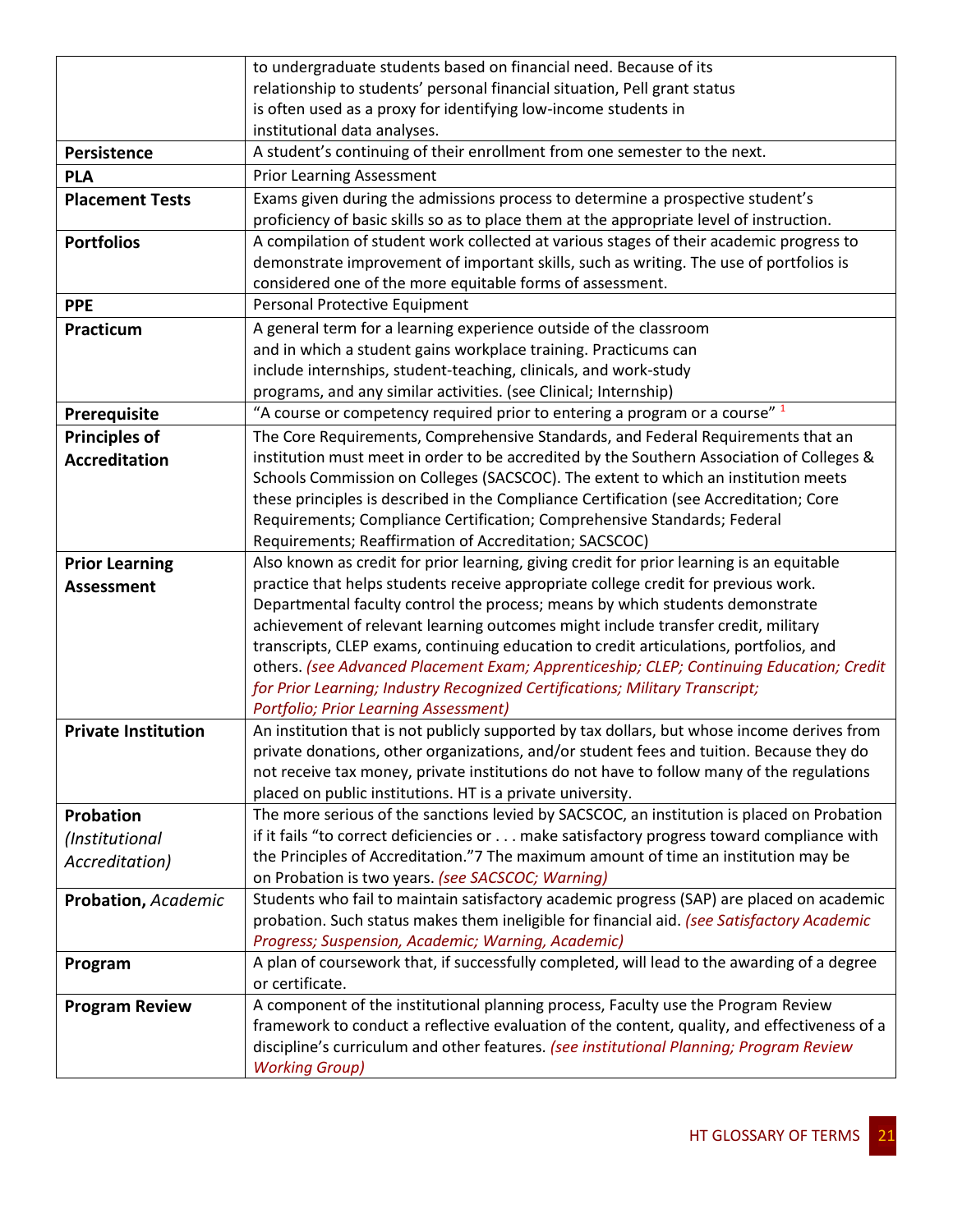| <b>Provost</b>          | Also designated as Vice-President for Academic Affairs; Direct reports are the Associate                                                                               |
|-------------------------|------------------------------------------------------------------------------------------------------------------------------------------------------------------------|
|                         | Provost, Instructional Deans, and Directors of the Adult Degree Program, Library and                                                                                   |
|                         | Media Services, and STEM & Sustainability                                                                                                                              |
| <b>Public</b>           | An institution receiving some funding from the state or other governmental entities and                                                                                |
| Institution             | overseen by public boards. While public institutions may receive private donations from                                                                                |
|                         | individuals or organizations, most of their revenue comes from student fees and tuition.                                                                               |
|                         |                                                                                                                                                                        |
|                         |                                                                                                                                                                        |
| <b>QEP</b>              | The Quality Enhancement Plan (QEP) is one of the two documents an institution must                                                                                     |
|                         | submit as part of its Reaffirmation of Accreditation (the other being the Compliance                                                                                   |
|                         | Certification). It describes a "focused course of action that addresses a well-defined issue                                                                           |
|                         | directly related to enhancing student learning." <sup>3</sup> It entails a commitment of resources by                                                                  |
|                         | the institution and should be developed with broad-based input from the college                                                                                        |
|                         | community. HT's QEP Project is "RAMSS (see Compliance Certification; Principles of                                                                                     |
|                         | Accreditation; Reaffirmation of                                                                                                                                        |
|                         | Accreditation; SACSCOC)<br>A process designed to ensure the quality of distance-learning courses. Quality Matters is                                                   |
| <b>Quality Matters</b>  | sponsored by MarylandOnline, Inc., and involves the peer review of a faculty member's                                                                                  |
|                         | course materials to determine if they meet the defined standards regarding outcomes,                                                                                   |
|                         | assessment, student support, and so forth.                                                                                                                             |
|                         |                                                                                                                                                                        |
|                         |                                                                                                                                                                        |
| R                       |                                                                                                                                                                        |
| <b>RAMSS</b>            | "Ready to Attain Maximum Student Success" - HT's Quality Enhancement Project (QEP),                                                                                    |
|                         | developed to improve career readiness for its students. The RAMSS program calls for the                                                                                |
|                         | infusion of career readiness concepts in three competency areas, 1) Professionalism/Work                                                                               |
| <b>Ram Radar</b>        | ethic, 2) Communications (oral and written), and 3) Critical Thinking/Problem solving.                                                                                 |
| <b>Reaffirmation of</b> | An involved decennial process conducted by SACSCOC to determine if an institution meets                                                                                |
|                         | its Core Requirements and Comprehensive Standards and merits a continuation of the                                                                                     |
| <b>Accreditation</b>    | college's accreditation. Institutions must submit a Compliance Certification and a Quality                                                                             |
|                         | Enhancement Plan (QEP) and be evaluated by Off-Site and On-Site Review Committees.                                                                                     |
|                         | Lack of compliance with the requirements and standards may cause an institution to be                                                                                  |
|                         | placed on Warning or Probation and lead to a period of monitoring by SACSCOC. (see                                                                                     |
|                         | Accreditation; Compliance Certification; Comprehensive Standards; Core Requirements;                                                                                   |
|                         | Federal Requirements; Focused Report; Off-Site Review Committee; On-Site Review                                                                                        |
|                         | Committee; Principles of Accreditation; Probation; QEP; Recommendation; Response                                                                                       |
|                         | Report; SACSCOC; Warning).                                                                                                                                             |
| Recommendation          | A formal statement from SACSCOC describing a lack of compliance with a Core                                                                                            |
|                         | Requirement, Comprehensive Standard or Federal Requirement. (see Accreditation;                                                                                        |
|                         | Comprehensive Standards; Core Requirements; Federal Requirements; Principles of                                                                                        |
|                         | Accreditation; Probation; SACSCOC; Warning).                                                                                                                           |
| <b>Reliability</b>      | The consistency of an assessment or assessor. Instruments or evaluators with high                                                                                      |
|                         | reliability will provide nearly the same result when given the same sample.                                                                                            |
| <b>Resource Manual</b>  | A very useful publication of SACSCOC, the Resource Manual explains the Principles of<br>Accreditation and describes how compliance with them can be demonstrated. (see |
|                         | Accreditation; Compliance Certification; Comprehensive Standards; Core Requirements;                                                                                   |
|                         | Federal Requirements; Principles of Accreditation; SACSCOC)                                                                                                            |
|                         |                                                                                                                                                                        |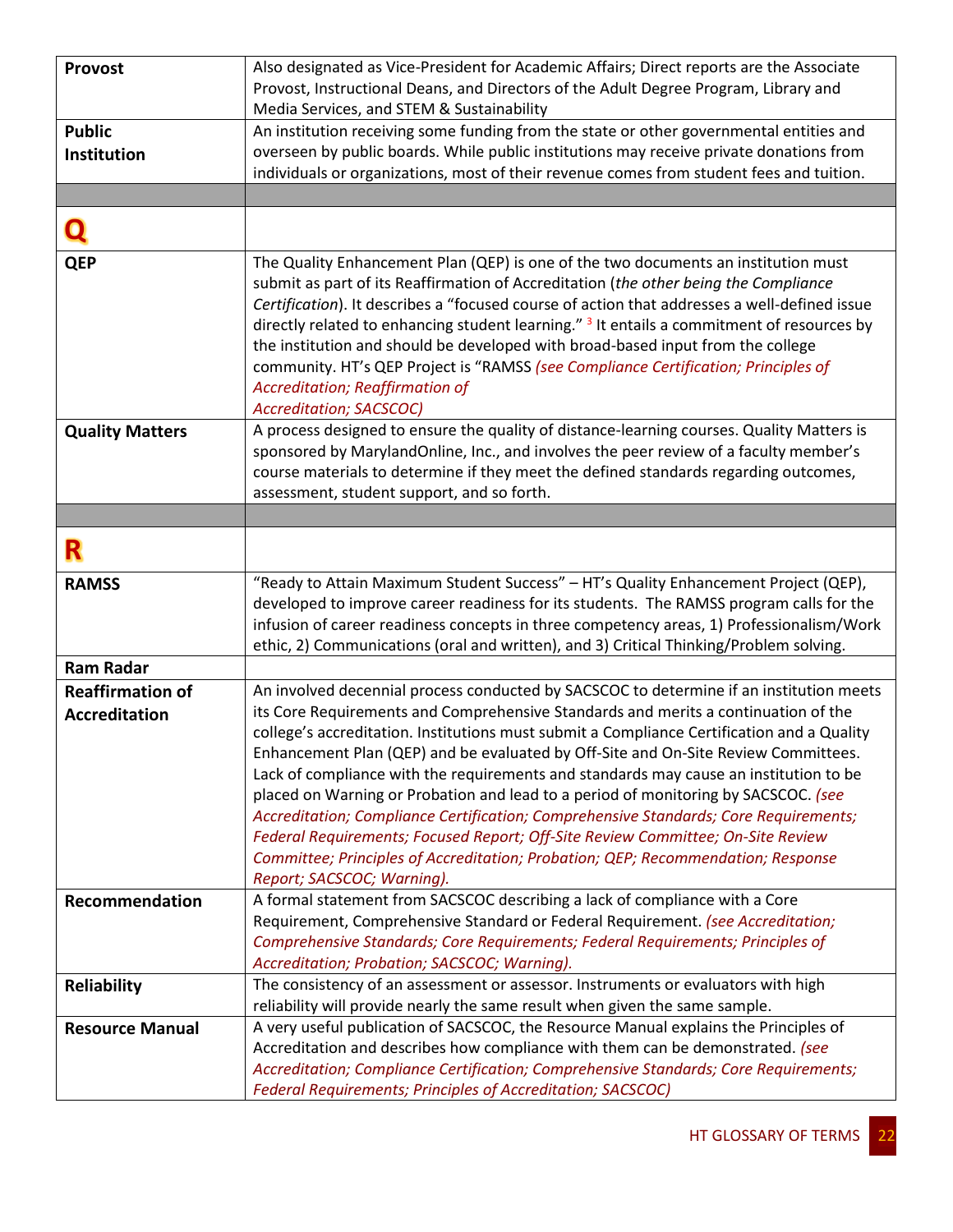| <b>Response Report</b>                                | A report submitted to SACSOC in response to recommendations made by the On-Site<br>Review Committee. Also known as a monitoring report, this report seeks to demonstrate<br>that the institution is now in compliance with all standards and requirements and should                                                                                                                                                                                                                     |
|-------------------------------------------------------|------------------------------------------------------------------------------------------------------------------------------------------------------------------------------------------------------------------------------------------------------------------------------------------------------------------------------------------------------------------------------------------------------------------------------------------------------------------------------------------|
|                                                       | be reaccredited and taken off Warning or Probation. . (see Accreditation; Compliance<br>Certification; Comprehensive Standards; Core Requirements; Federal Requirements;<br>Focused Report; On-Site Review Committee; Principles of Accreditation; Probation;<br>Recommendation; SACSCOC; Warning).                                                                                                                                                                                      |
| Retention                                             | Keeping a student enrolled until they complete a program. Retention is often measured<br>from Fall to Spring or from Fall to Fall. (see Persistence)                                                                                                                                                                                                                                                                                                                                     |
| <b>Rubric</b>                                         | A guide for scoring student performance using explicitly defined criteria. Rubrics may vary<br>in their detail but provide for more consistent scoring between artifacts and between<br>raters.                                                                                                                                                                                                                                                                                          |
| Rubric,<br><b>Checklist</b>                           | Checklist rubrics merely list the items that should be included in a completed assignment.<br>The assessment only notes their presence or absence.                                                                                                                                                                                                                                                                                                                                       |
| Rubric,<br><b>Holistic Scoring</b>                    | Holistic scoring guides include "short narrative descriptions of the characteristics of<br>outstanding work, acceptable work and unacceptable work." 8 The major purpose of such<br>summative assessments is not to give feedback to individual students but to allow faculty<br>to make decisions within a tight time frame when grading a large amount of work.                                                                                                                        |
| Rubric,<br><b>Rating Scale</b>                        | A rating scale rubric is a checklist with an additional component describing the frequency<br>or quality of each item.                                                                                                                                                                                                                                                                                                                                                                   |
| Rubric,<br><b>Structured</b><br>O bservation<br>Guide | Structured observation guides are qualitative evaluations that help the assessor<br>subjectively determine how to score a student's performance. For example, they may list<br>features of "A" work, "B" work, etc.                                                                                                                                                                                                                                                                      |
|                                                       |                                                                                                                                                                                                                                                                                                                                                                                                                                                                                          |
|                                                       |                                                                                                                                                                                                                                                                                                                                                                                                                                                                                          |
|                                                       |                                                                                                                                                                                                                                                                                                                                                                                                                                                                                          |
| S                                                     |                                                                                                                                                                                                                                                                                                                                                                                                                                                                                          |
| <b>SACS</b>                                           | The Southern Association of Colleges and Schools, the organization that accredits HT and<br>other educational institutions across much of the southern United States. SACS defines<br>Core Requirements and Comprehensive Standards with which colleges and universities are<br>expected to comply. SACS also accredits K-12 educational institutions. (see Accreditation;<br>Core Requirements; Comprehensive Standards; Federal Requirements; Principles of<br>Accreditation; SACSCOC) |
| <b>SACSCOC</b>                                        | The Southern Association of Colleges and School - Commission on Colleges, the branch of<br>the regional accreditor that deals with issues involving institutions of higher education. The<br>acronym is to be pronounced "saks-see-oh-see". (see Accreditation; Accreditation<br>Committee; Accreditation Liaison)                                                                                                                                                                       |
| <b>SAT</b>                                            | The Scholastic Aptitude Test is a traditional exam taken by high school students to<br>measure their understanding of math, science, English, languages, and history. Many<br>colleges and universities require applicants to submit their SAT scores before considering<br>admission. (see ACT)                                                                                                                                                                                         |
| Self-Assessment                                       | Sometimes called reflection, self-assessment involves the student analyzing and assessing<br>their own performance or skills.                                                                                                                                                                                                                                                                                                                                                            |
| <b>SENSE</b>                                          | Survey of Entering Student Engagement                                                                                                                                                                                                                                                                                                                                                                                                                                                    |
| <b>Service Learning</b>                               | An educational approach in which students engage in community service as part of a class                                                                                                                                                                                                                                                                                                                                                                                                 |
|                                                       | or program so as to gain experiential learning.                                                                                                                                                                                                                                                                                                                                                                                                                                          |
| Standardizatioin                                      | 1.) In test administration, maintaining a consistent testing environment and conducting the                                                                                                                                                                                                                                                                                                                                                                                              |
|                                                       | test according to detailed rules and specifications, so that testing conditions are the same<br>for all test takers on the same and multiple occasions. 2.) In test <i>development</i> , establishing                                                                                                                                                                                                                                                                                    |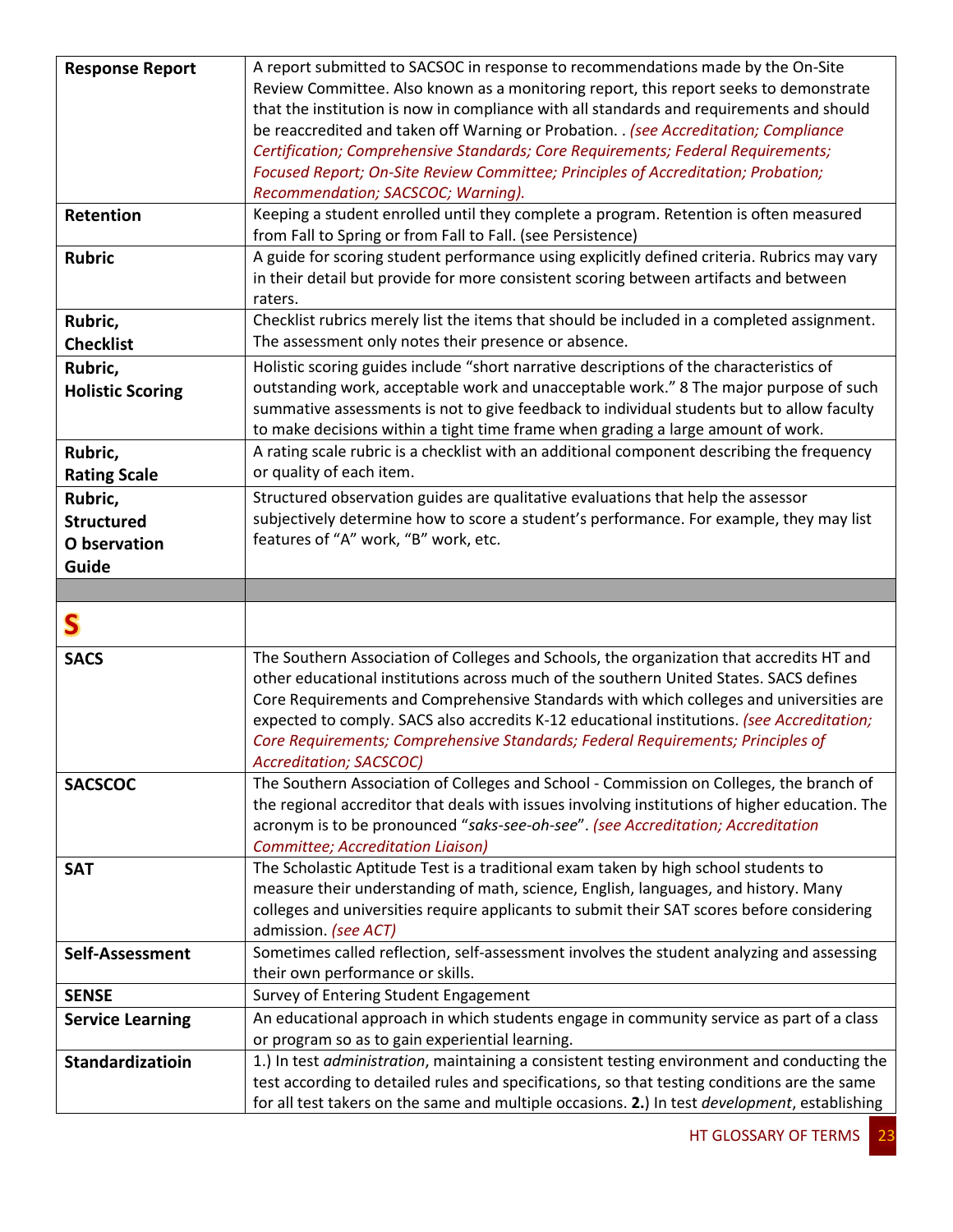|                            | norms based on the test performance of a representative sample of individuals from the                                                                                       |
|----------------------------|------------------------------------------------------------------------------------------------------------------------------------------------------------------------------|
|                            | population with which the test is intended to be used.                                                                                                                       |
| <b>Stem</b>                | In a multiple-choice question, the statement that is to be completed by one of the possible                                                                                  |
|                            | answers provided. (see Distractor; Multiple-Choice Question)                                                                                                                 |
| <b>STEAM</b>               | Science, Technology, Engineering, Arts, and Math                                                                                                                             |
| <b>STEM</b>                | Science, Technology, Engineering, and Math                                                                                                                                   |
| <b>SLO</b>                 | <b>Student Learning Outcome</b>                                                                                                                                              |
| <b>Strategic Plan</b>      | The overarching plan for the college that serves as the framework for all other planning                                                                                     |
|                            | processes. HT's Strategic Plan has  5,6,7 goals/priorities/:                                                                                                                 |
|                            |                                                                                                                                                                              |
|                            |                                                                                                                                                                              |
|                            |                                                                                                                                                                              |
|                            |                                                                                                                                                                              |
| <b>Student</b>             | A person who is enrolled in a school, college or university.                                                                                                                 |
| <b>Student, Continuing</b> | At HT, a student who was once enrolled in HT, did not enroll the next semester or more,                                                                                      |
|                            | and then enrolls again.                                                                                                                                                      |
| <b>Student, New</b>        | A student who is enrolling in HT for the first time.                                                                                                                         |
| <b>Student, Returning</b>  | At HT, a student who enrolls in HT in a subsequent semester, after having just been                                                                                          |
|                            | enrolled the previous semester.                                                                                                                                              |
| Student, Transfer          | A student who comes to a university or school after having begun his or her course of                                                                                        |
|                            | study at a different university or school.                                                                                                                                   |
| <b>Student</b>             | A survey conducted in every class section to gather feedback from students regarding the                                                                                     |
| <b>Evaluations</b>         | instructor and the class experience. These are sometimes called "faculty evaluations",<br>since many of the questions focus on interactions with the professor. (see Faculty |
|                            | <b>Evaluations</b> )                                                                                                                                                         |
| <b>Student Learning</b>    | A statement defining the knowledge or skills that a student is expected to possess upon                                                                                      |
| <b>Outcome</b>             | the successful completion of an activity, course, or degree. Student Learning Outcomes                                                                                       |
|                            | should be measurable, so that an assessment can provide meaningful, actionable                                                                                               |
|                            | information on student performance. The course-level and program-level outcomes are                                                                                          |
|                            | stated in a course syllabus.                                                                                                                                                 |
| <b>Substantive</b>         | A substantive change is one that alters the character or scope of an institution in some                                                                                     |
| Change                     | fashion, necessitating notifying SACSCOC and, in some cases at least, getting their approval                                                                                 |
|                            | as well. As described by SACSCOC, substantive changes include, but are not limited to:<br>• revising the institution's mission                                               |
|                            | • altering the institution's legal status or ownership                                                                                                                       |
|                            | • adding programs or courses that represent a "significant                                                                                                                   |
|                            | departure" from those currently offered (in practice, this                                                                                                                   |
|                            | encompasses the addition of any new program that requires                                                                                                                    |
|                            | the addition of a substantial number of new courses and/or                                                                                                                   |
|                            | new faculty)                                                                                                                                                                 |
|                            | • the offering of a degree at a different level than currently                                                                                                               |
|                            | offered (e.g., a community college offering a bachelor's                                                                                                                     |
|                            | degree)                                                                                                                                                                      |
|                            | • offering at least 50% of a program at a location where no<br>program had ever before offered such a significant part of their                                              |
|                            | degree plan                                                                                                                                                                  |
|                            | • establishing a new branch campus                                                                                                                                           |
|                            | • closing an institution, campus, off-campus site, or program                                                                                                                |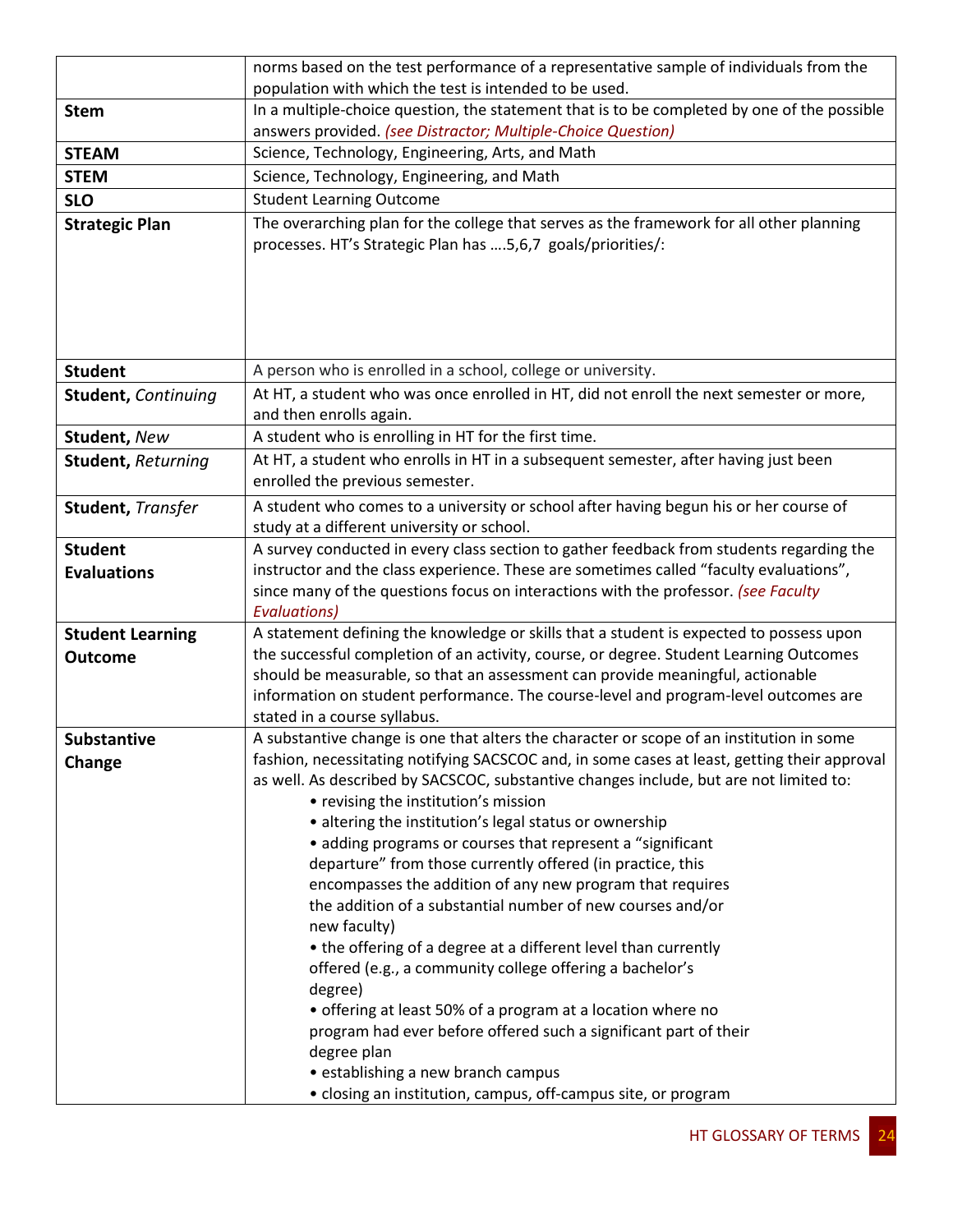|                        | • merging with or acquiring another institution or campus                                      |
|------------------------|------------------------------------------------------------------------------------------------|
|                        | • acquiring a program moved from another college                                               |
|                        | (see SACSCOC)                                                                                  |
| Suspension,            | Students who fail to maintain satisfactory academic progress (SAP)                             |
| <b>Academic</b>        | may be placed on academic suspension if they fail to improve after                             |
|                        | being on academic probation. (see Probation, Academic; Warning,                                |
|                        | Academic; Satisfactory Academic Progress)                                                      |
| <b>Syllabi</b>         | Plural form of the word "syllabus". Anything more than one syllabus is referred to as          |
|                        | "syllabi"                                                                                      |
| <b>Syllabus</b>        | A document summarizing the important information about a course. It provides clear             |
|                        | statements of course expectations, requirements, and polices, as well as a schedule of         |
|                        | course topics, tests, and assignments. All syllabi are expected to follow the master syllabus  |
|                        | template and master syllabi for all courses are available in the Master Syllabus Repository.   |
|                        | (see Master Syllabus Repository; Syllabus, Master)                                             |
| Syllabus, Master       | The master syllabus for a course is a framework upon which individual faculty build the        |
|                        | syllabus for their particular course sections. Master syllabi for all courses are available in |
|                        | the Master Syllabus Repository. (see Master Syllabus Repository)                               |
|                        |                                                                                                |
|                        |                                                                                                |
| <b>TABPHE</b>          | Texas Association of Black Personnel in Higher Education -                                     |
| <b>TACHE</b>           | Texas Association of Chicanos in Higher Education -                                            |
| <b>TEA</b>             | <b>Texas Education Agency -</b>                                                                |
| <b>Texas</b>           | Modeled after the Multi-State Collaborative, the Texas Assessment Collaborative (TAC) is       |
| <b>Assessment</b>      | an approach to general education assessment that collects student work from institutions       |
| <b>Collaborative</b>   | across the state and has them reviewed by trained faculty using the VALUE rubrics. Each        |
|                        | school then receives information back about how its students performed and how they            |
|                        | compared to the other institutions involved. (see General Education; Multi-State               |
|                        | Collaborative; VALUE Rubrics).                                                                 |
| <b>Texas Common</b>    | The Texas Common Course Numbering System is a database designed to facilitate transfer         |
| <b>Course</b>          | among state colleges and universities by providing common course rubrics and numbers           |
| <b>Numbering</b>       | for lower-level undergraduate courses clarifying their equivalence (e.g., ENGL 1301 is the     |
| <b>System</b>          | designation for the standard English Composition course). TCCN designations are listed in      |
|                        | the Academic Course Guide Manual and only those courses tied to a TCCN may be                  |
|                        | reimbursed by the state. (see ACGM)                                                            |
| <b>Texas Education</b> | The state agency that oversees primary and secondary (K-12) public education in Texas.         |
| <b>Agency</b>          |                                                                                                |
| <b>Texas Education</b> | The body of laws and statutes governing education in Texas.                                    |
| Code                   |                                                                                                |
| <b>Texas Higher</b>    | The <b>THECB</b> is the state agency charged with overseeing and guiding public higher         |
| <b>Education</b>       | education in Texas. It approves the Core Curriculum for each institution, produces the         |
| Coordinating           | Academic Course Guide Manual and GIPWE, promotes Texas Common Course Numbers,                  |
| <b>Board</b>           | and is tasked with transforming relevant legislation into guidelines for colleges and          |
|                        | universities to follow.                                                                        |
| <b>Texas Success</b>   | The Texas Success Initiative (TSI) is a state-mandated program to address issues concerning    |
| Initiative             | students' preparedness for college. Unless they are exempted, incoming credit students         |
|                        | are assessed on their reading, writing, and mathematics skills. Those who do not               |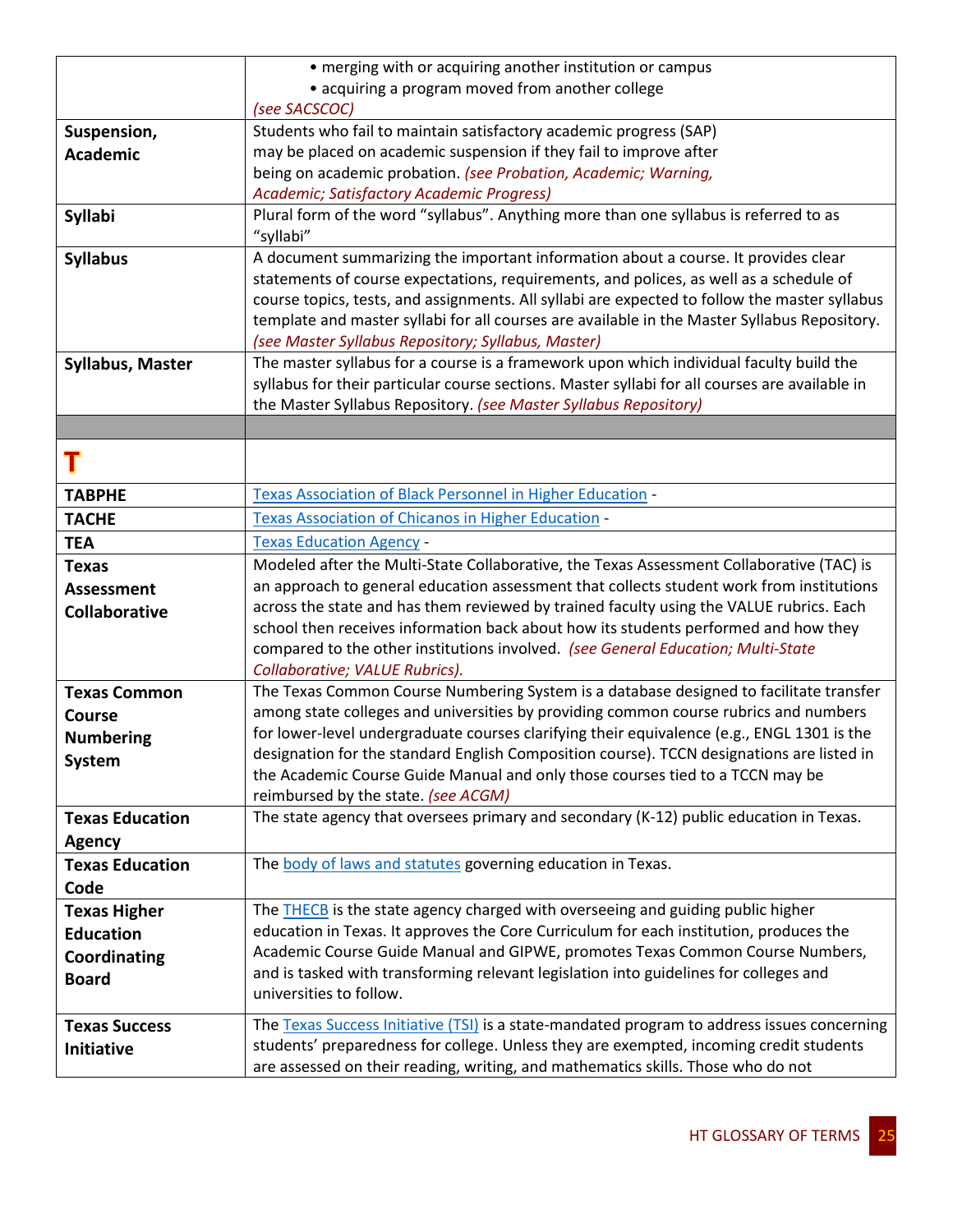|                             | demonstrate college-ready skills are directed into developmental instruction. (see                                                                                           |
|-----------------------------|------------------------------------------------------------------------------------------------------------------------------------------------------------------------------|
|                             | <b>Developmental Education)</b>                                                                                                                                              |
| <b>Texas Workforce</b>      | The Texas Workforce Commission (TWC) is the state agency that provides oversight of                                                                                          |
| <b>Commission</b>           | workforce development in Texas. It administers unemployment benefits and services and<br>provides resources to those seeking employment. It also guides the provision of job |
|                             | training programs. (see Texas Workforce Solutions)                                                                                                                           |
| <b>THECB</b>                | <b>Texas Higher Education Coordinating Board -</b>                                                                                                                           |
| <b>Transfer</b>             | "A student entering the reporting institution for the first time and who is known to have                                                                                    |
|                             | previously attended another institution at the same level (e.g., undergraduate to                                                                                            |
|                             | undergraduate, graduate to graduate; not undergraduate to graduate). This does not                                                                                           |
|                             | include an institution's own graduates who enter for further education." <sup>1</sup>                                                                                        |
| <b>Transfer</b>             | Credit hours that an institution accepts toward a degree from courses that the student has                                                                                   |
| Equivalency                 | earned elsewhere. Such credit may be given for work done at another higher education                                                                                         |
| <b>Credit</b>               | institution, by challenge or assessment exams, "testing out," or by military service.                                                                                        |
| <b>Triangulation</b>        | The use of multiple assessment measures to determine if they suggest a similar conclusion.                                                                                   |
| <b>TSI</b>                  | <b>Texas Success Initiative</b>                                                                                                                                              |
| <b>TSI-Exempt</b>           | Students who meet certain criteria are not required to take TSI-mandated assessment                                                                                          |
|                             | tests and the requisite development education. Such exemptions are given for students                                                                                        |
|                             | who:                                                                                                                                                                         |
|                             | • have an associate or baccalaureate degree; or                                                                                                                              |
|                             | • have already completed college-level work at another institution;                                                                                                          |
|                             | or                                                                                                                                                                           |
|                             | • met TSI standards at another institution; or                                                                                                                               |
|                             | • are honorably discharged or retired from the armed forces.                                                                                                                 |
|                             | (see Texas Success Initiative; TSI-Waived)                                                                                                                                   |
| <b>TSI-Waived</b>           | Students who meet certain criteria are not required to take TSI-mandated assessment                                                                                          |
|                             | tests and the requisite development education. Some exemptions are temporary,                                                                                                |
|                             | however, and students with such status are said toe be TSI-waived. Such temporary                                                                                            |
|                             | exemptions are given for students who:                                                                                                                                       |
|                             | • score sufficiently high on the SAT, ACT, or other tests within the                                                                                                         |
|                             | past few years; or                                                                                                                                                           |
|                             | • are enrolled in a certificate program of one-year or less; or                                                                                                              |
|                             | • are on active duty or reserve in the armed forces.                                                                                                                         |
|                             | (see Texas Success Initiative; TSI-Exempt)                                                                                                                                   |
|                             |                                                                                                                                                                              |
|                             |                                                                                                                                                                              |
| <b>UNCF</b>                 | United Negro College Fund                                                                                                                                                    |
| Undergraduate               | "A student enrolled in a four- or five-year bachelor's degree program, an associate's                                                                                        |
|                             | degree program, or a vocational or technical program below the baccalaureate" 1                                                                                              |
| <b>Unique Needs Course</b>  | A course for which a single institution has requested and received approval from the                                                                                         |
|                             | THECB to offer. Such courses are intended for transfer into a baccalaureate program. If                                                                                      |
|                             | several colleges request the same unique needs course, the THECB may consider                                                                                                |
|                             | incorporating it into the Academic Course Guide Manual. (see ACGM; THECB)                                                                                                    |
| <b>United Negro College</b> | UNCF, also known as the United Fund, is an American philanthropic organization that                                                                                          |
| <b>Fund (UNCF)</b>          | funds scholarships for Black students and general scholarship funds for 37                                                                                                   |
|                             | private historically Black colleges and universities. UNCF was incorporated on April 25,                                                                                     |
|                             | 1944, by Frederick D. Patterson (then president of what is now Tuskegee University), Mary                                                                                    |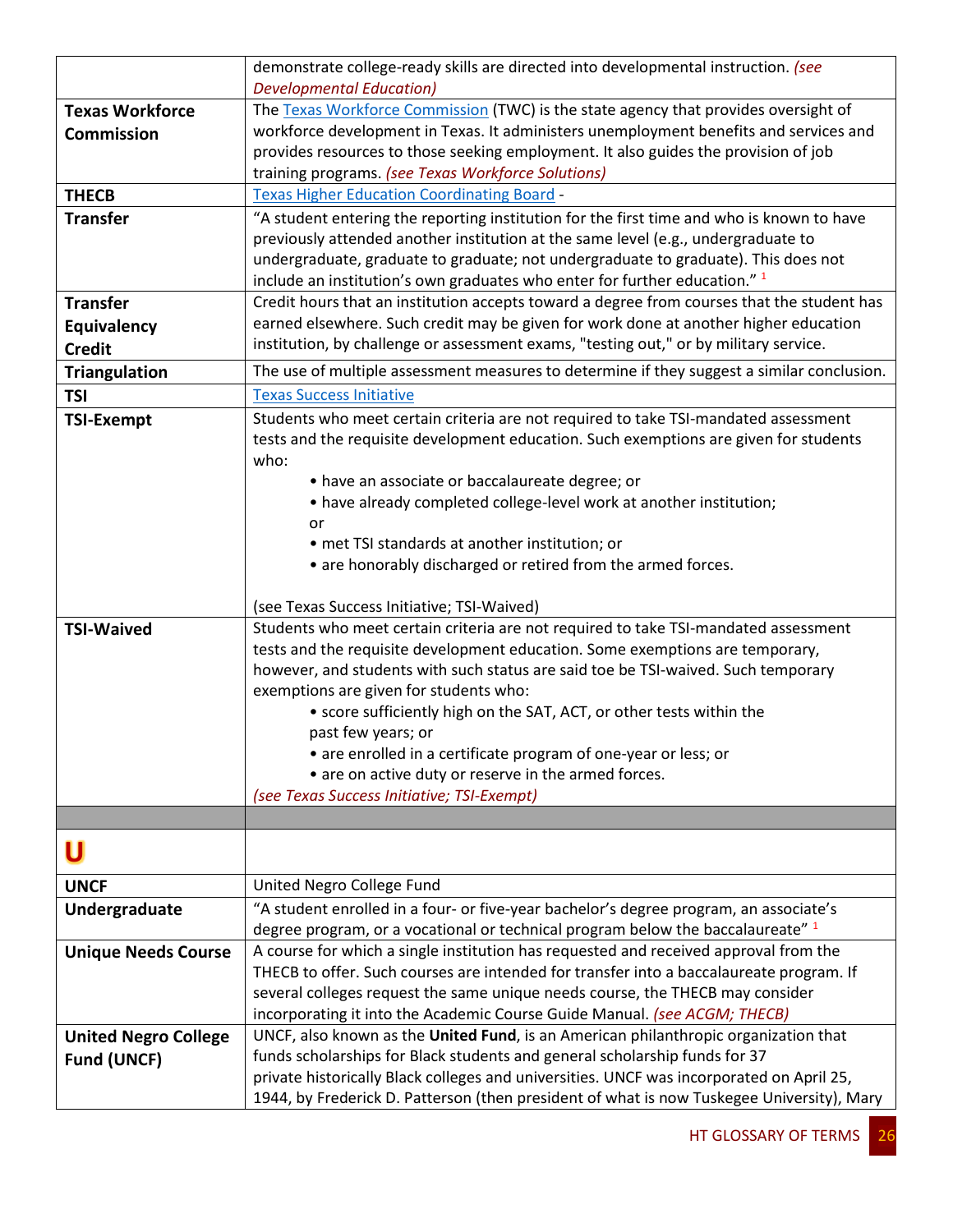|                         | McLeod Bethune, and others. UNCF envisions a nation where all Americans have equal            |
|-------------------------|-----------------------------------------------------------------------------------------------|
|                         | access to a college education that prepares them for rich intellectual lives, competitive and |
|                         | fulfilling careers, engaged citizenship and service to our nation.                            |
|                         | UNCF's mission is to build a robust and nationally-recognized pipeline of under-              |
|                         | represented students who, because of UNCF support, become highly-qualified college            |
|                         | graduates, and to ensure that its network of member institutions is a respected model of      |
|                         | best practice in moving students to and through college.                                      |
|                         |                                                                                               |
| <b>University</b>       | An institution of higher education offering predominantly baccalaureate and/or graduate       |
|                         | degrees.                                                                                      |
| <b>Upper Division</b>   | Courses determined by the Texas Higher Education Coordinating Board to be at the junior       |
|                         | or senior level of college. (see Lower Division)                                              |
|                         |                                                                                               |
|                         |                                                                                               |
|                         |                                                                                               |
| Validity                | The extent to which an assessment measures what it purports to measure and, therefore,        |
|                         | the extent to which inferences drawn from performance scores are justified.                   |
| <b>Value Added</b>      | The extent to which a student's skills, knowledge, and capabilities have improved as a        |
|                         | result of an intervention. In most educational contexts, the term refers to improvement       |
|                         | presumably resulting from the student's higher education experience.                          |
| <b>Value Rubrics</b>    | VALUE (Valid Assessment of Learning in Undergraduate Education) is a campus-based             |
|                         | assessment approach developed and led by AAC&U. VALUE rubrics provide needed tools            |
|                         | to assess students' own authentic work, produced across students' diverse learning            |
|                         | pathways, fields of study and institutions, to determine whether and how well students        |
|                         | are meeting graduation level achievement in learning outcomes that both employers and         |
|                         | faculty consider essential. The VALUE rubrics were created for 16 Essential Learning          |
|                         | Outcomes that all students need for success in work, citizenship, and life.                   |
|                         | They include:                                                                                 |
|                         | Inquiry and Analysis, Critical Thinking, Creative Thinking, Written Communication, Oral       |
|                         | Communication, Quantitative Literacy, Information Literacy, Reading, Teamwork, Problem        |
|                         | Solving, Civic Knowledge and Engagement-Local and Global, Intercultural Knowledge and         |
|                         | Competence, Ethical Reasoning and Action, Global Learning, Foundations and Skills for         |
|                         | Lifelong Learning, and Integrative Learning.                                                  |
| <b>Vision Statement</b> | A unit's values and its ideal, long-term aspirations. (see Mission Statement)                 |
|                         |                                                                                               |
|                         |                                                                                               |
| W                       |                                                                                               |
|                         |                                                                                               |
| <b>Warning</b>          | A serious sanction levied by SACSCOC, an institution is usually placed on Warning before it   |
|                         | is placed on Probation. An institution is placed on Warning "for noncompliance with any of    |
|                         | the Core Requirements or significant noncompliance with the Comprehensive Standards,          |
|                         | . failure to make timely and significant progress toward correcting the deficiencies that led |
|                         | to the finding of noncompliance with any of the Principles of Accreditation [or] for          |
|                         | failure to comply with Commission policies and procedures, including failure to provide       |
|                         | requested information in a timely manner." 7 The maximum amount of time an institution        |
|                         | may be on Warning is two years. (see Probation; SACSCOC)                                      |
|                         |                                                                                               |
|                         |                                                                                               |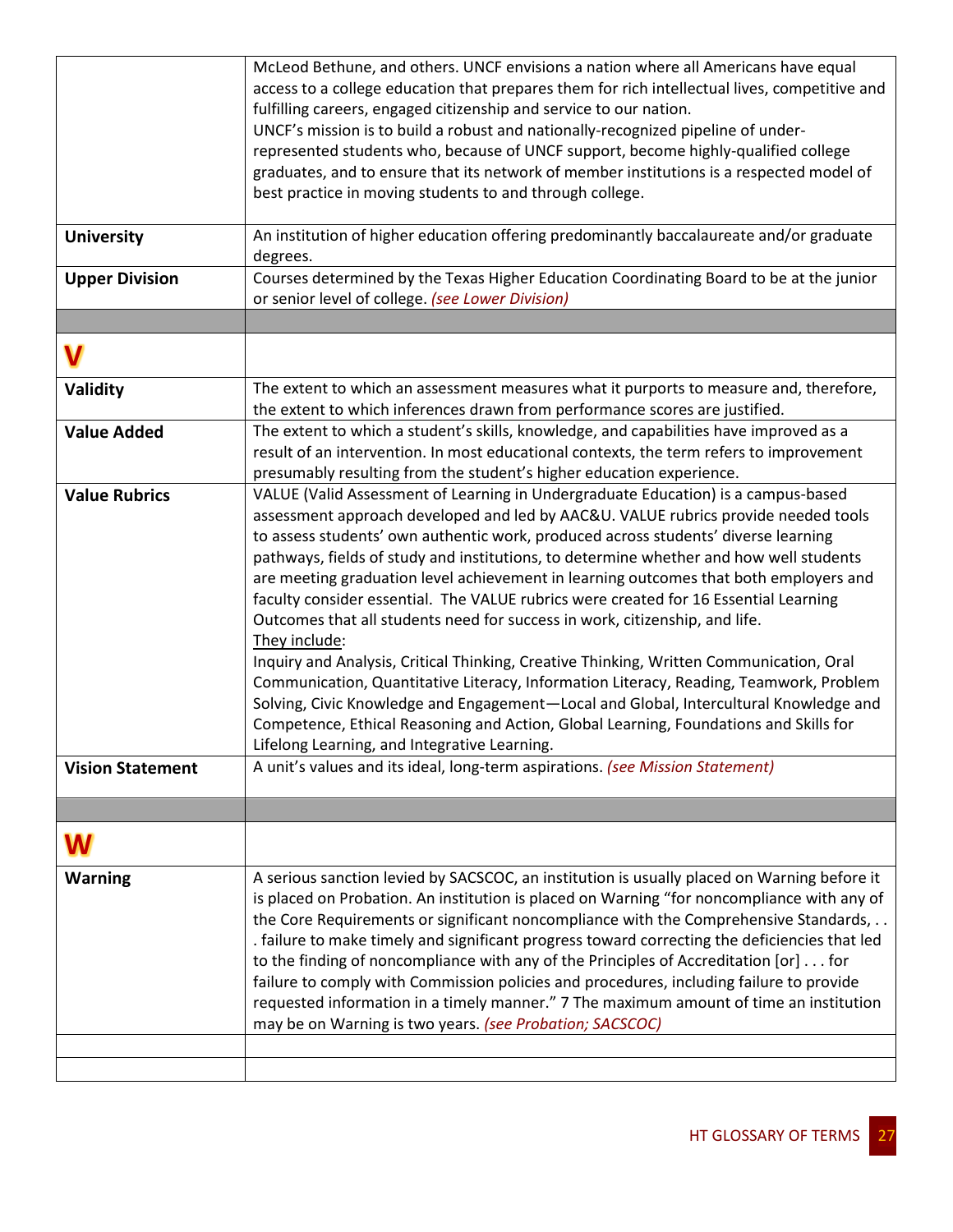| The "White House"           | Nickname of The Anthony and Louise Viaer Alumni Hall (formerly the Administration<br>Building), on Huston-Tillotson University's campus.                                                                                                                                                                                                                                                                                                           |
|-----------------------------|----------------------------------------------------------------------------------------------------------------------------------------------------------------------------------------------------------------------------------------------------------------------------------------------------------------------------------------------------------------------------------------------------------------------------------------------------|
|                             | Constructed in 1914 in the "Prairie School" style, it was built of bricks manufactured by<br>Huston-Tillotson students. The building was named after Anthony E. Viaer, an alumnus of<br>the Class of 1958 who gave a \$1 million scholarship opportunity to University students.                                                                                                                                                                   |
|                             | The building was first nominated for listing in the National Register of Historic Places in<br>1986, but was not then listed, due to owner objection. It was listed in the National Register<br>in 1993. It currently houses the Office of the President/CEO and other executive &<br>administrative staff offices, primarily.                                                                                                                     |
| <b>Workforce Education</b>  | Workforce education encompasses "technical courses and programs for which semester<br>hours are awarded and vocational courses and Education programs for which continuing<br>education units are awarded. Workforce education courses and programs prepare<br>students for immediate employment or job upgrade within specific occupational<br>categories." <sup>1</sup> Most workforce education is offered at community and technical colleges. |
| <b>W.E.B. DuBois Honors</b> | HT's W.E.B. DuBois Honors Program experience is one that offers students both                                                                                                                                                                                                                                                                                                                                                                      |
| Program/Scholars            | exceptional academic and extracurricular opportunities. These opportunities are designed<br>for students (of all majors) who are intellectually curious, capable, and interested in                                                                                                                                                                                                                                                                |
|                             | making the most of their time at Huston-Tillotson University. The DuBois Honors Program                                                                                                                                                                                                                                                                                                                                                            |
|                             | is dedicated to assisting students to achieve their academic and personal goals. Each<br>DuBois Scholar receives personalized academic advisement and guidance from Honors                                                                                                                                                                                                                                                                         |
|                             | Program staff regarding course selection.                                                                                                                                                                                                                                                                                                                                                                                                          |
| <b>WECM</b>                 | The WECM is produced by the Texas Higher Education Coordinating Board and lists course<br>guidelines and other information for workforce courses.                                                                                                                                                                                                                                                                                                  |
|                             |                                                                                                                                                                                                                                                                                                                                                                                                                                                    |
|                             |                                                                                                                                                                                                                                                                                                                                                                                                                                                    |
|                             |                                                                                                                                                                                                                                                                                                                                                                                                                                                    |
|                             |                                                                                                                                                                                                                                                                                                                                                                                                                                                    |
|                             |                                                                                                                                                                                                                                                                                                                                                                                                                                                    |
|                             |                                                                                                                                                                                                                                                                                                                                                                                                                                                    |
|                             |                                                                                                                                                                                                                                                                                                                                                                                                                                                    |
|                             |                                                                                                                                                                                                                                                                                                                                                                                                                                                    |
|                             |                                                                                                                                                                                                                                                                                                                                                                                                                                                    |
|                             |                                                                                                                                                                                                                                                                                                                                                                                                                                                    |
|                             |                                                                                                                                                                                                                                                                                                                                                                                                                                                    |
|                             |                                                                                                                                                                                                                                                                                                                                                                                                                                                    |
|                             |                                                                                                                                                                                                                                                                                                                                                                                                                                                    |
|                             |                                                                                                                                                                                                                                                                                                                                                                                                                                                    |
|                             |                                                                                                                                                                                                                                                                                                                                                                                                                                                    |
|                             |                                                                                                                                                                                                                                                                                                                                                                                                                                                    |